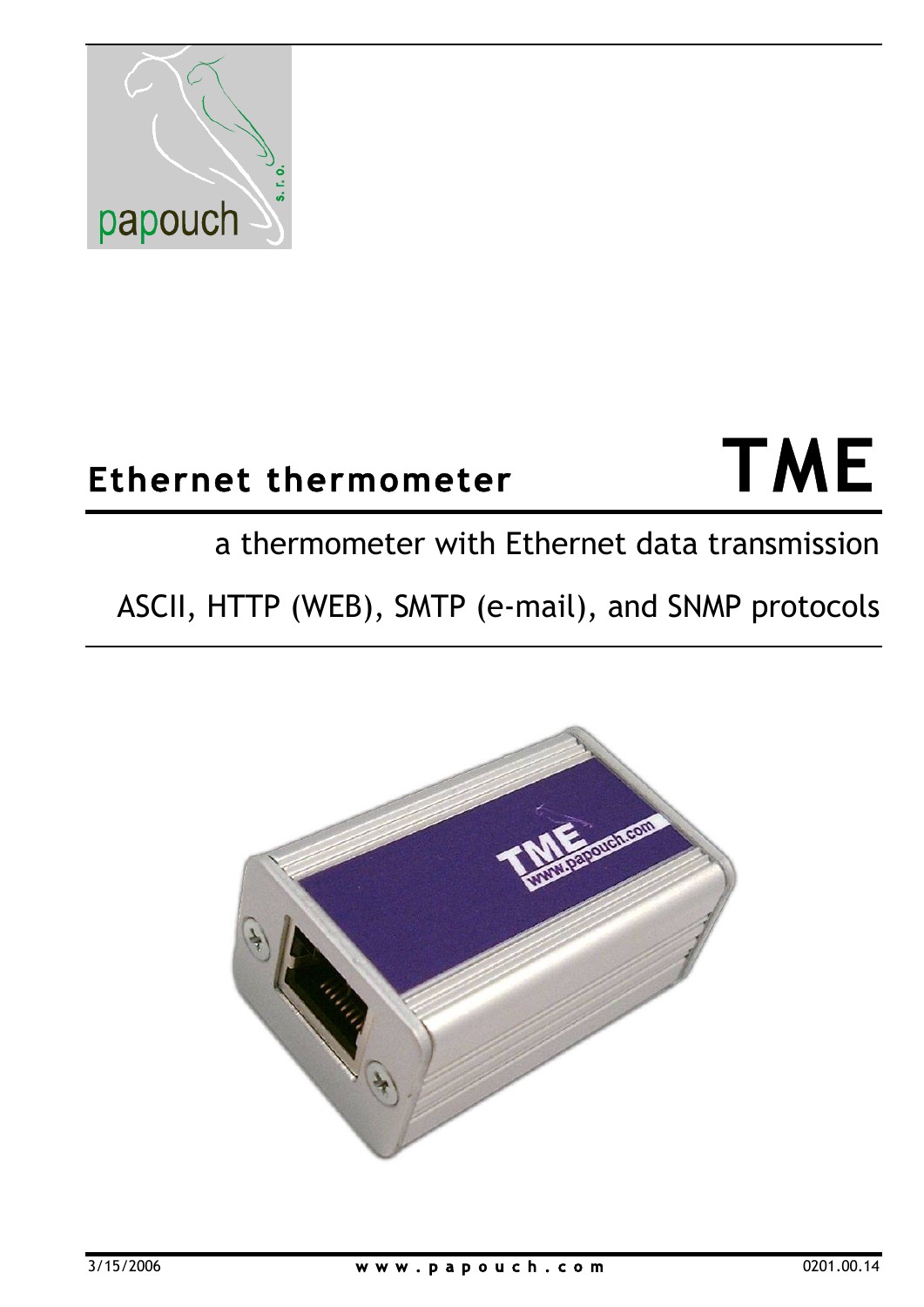# **TME**

# **Datasheet**

Created: 9/19/2005 Last update: 3/15/2006 16:00 Number of pages: 24 © 2006 Papouch s.r.o.

# **Papouch s.r.o.**

Address:

**Strasnicka 3164 102 00 Prague 10 Czech Republic**

Tel:

**+420 267 314 267 +420 267 314 268 +420 602 379 954**

#### Fax:

**+420 267 314 269**

Internet:

**www.papouch.com**

E-mail:

**inf[o@papouch.com](mailto:papouch@papouch.com)**

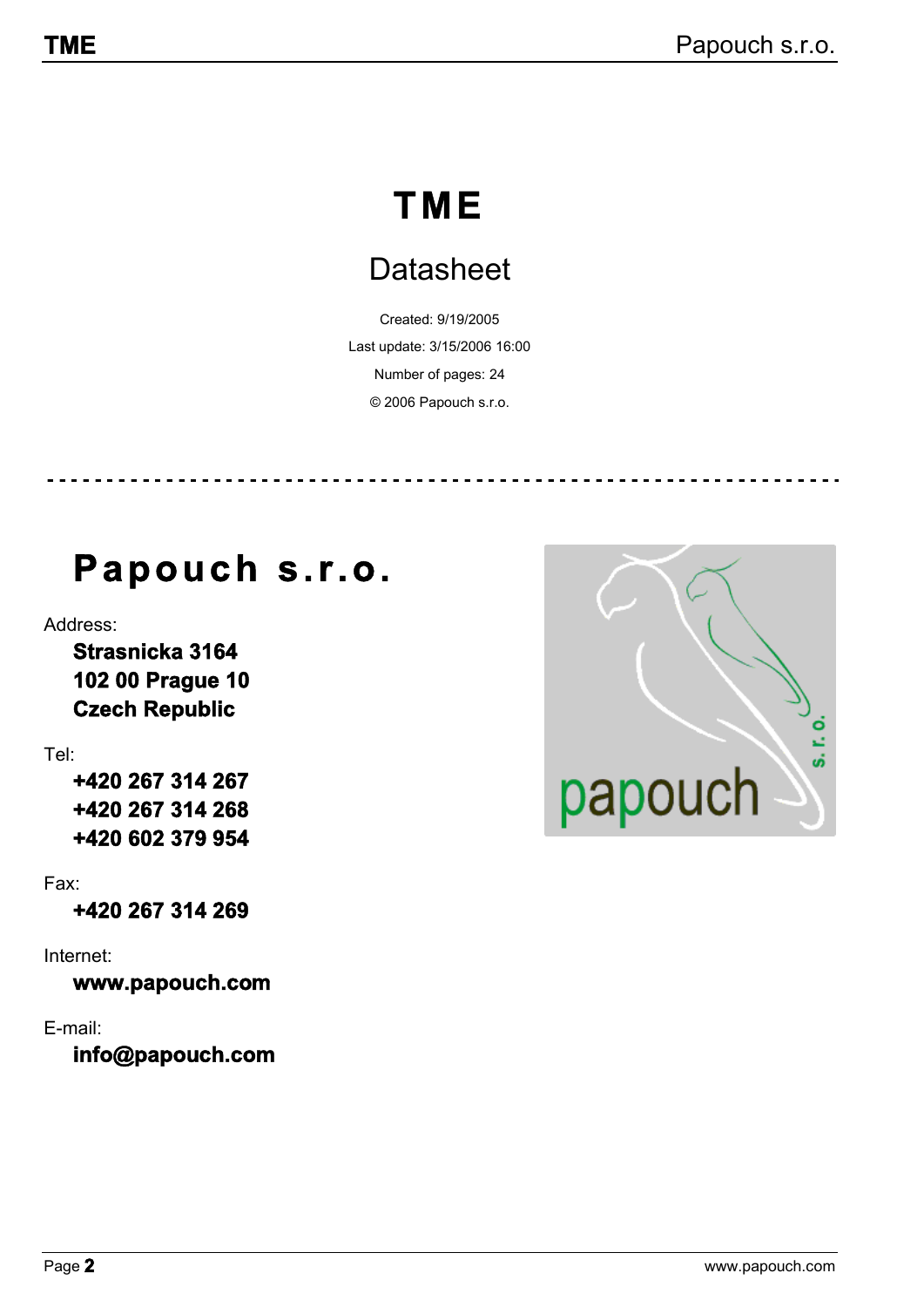# **TABLE OF CONTENTS**

| Ethernet default settings  4                                                       |
|------------------------------------------------------------------------------------|
|                                                                                    |
|                                                                                    |
|                                                                                    |
|                                                                                    |
|                                                                                    |
| What settings are necessary so that the<br>thermometer will work in my network?  6 |
| How can I find the thermometer's IP                                                |
| I do not know the actual IP address and I                                          |
|                                                                                    |
|                                                                                    |
|                                                                                    |
| Search according to MAC address 8                                                  |
|                                                                                    |
| Configuration panel - thermometer settings9                                        |

| Configuration panel - network settings11 |  |
|------------------------------------------|--|
|                                          |  |
| Logging into the setting mode12          |  |
|                                          |  |
| Channel 1 configuration14                |  |
|                                          |  |
|                                          |  |
|                                          |  |
|                                          |  |
|                                          |  |
|                                          |  |
|                                          |  |
| Example of a connection via a terminal   |  |
|                                          |  |
|                                          |  |
|                                          |  |
|                                          |  |
|                                          |  |
| Automatic messaging - traps 22           |  |
|                                          |  |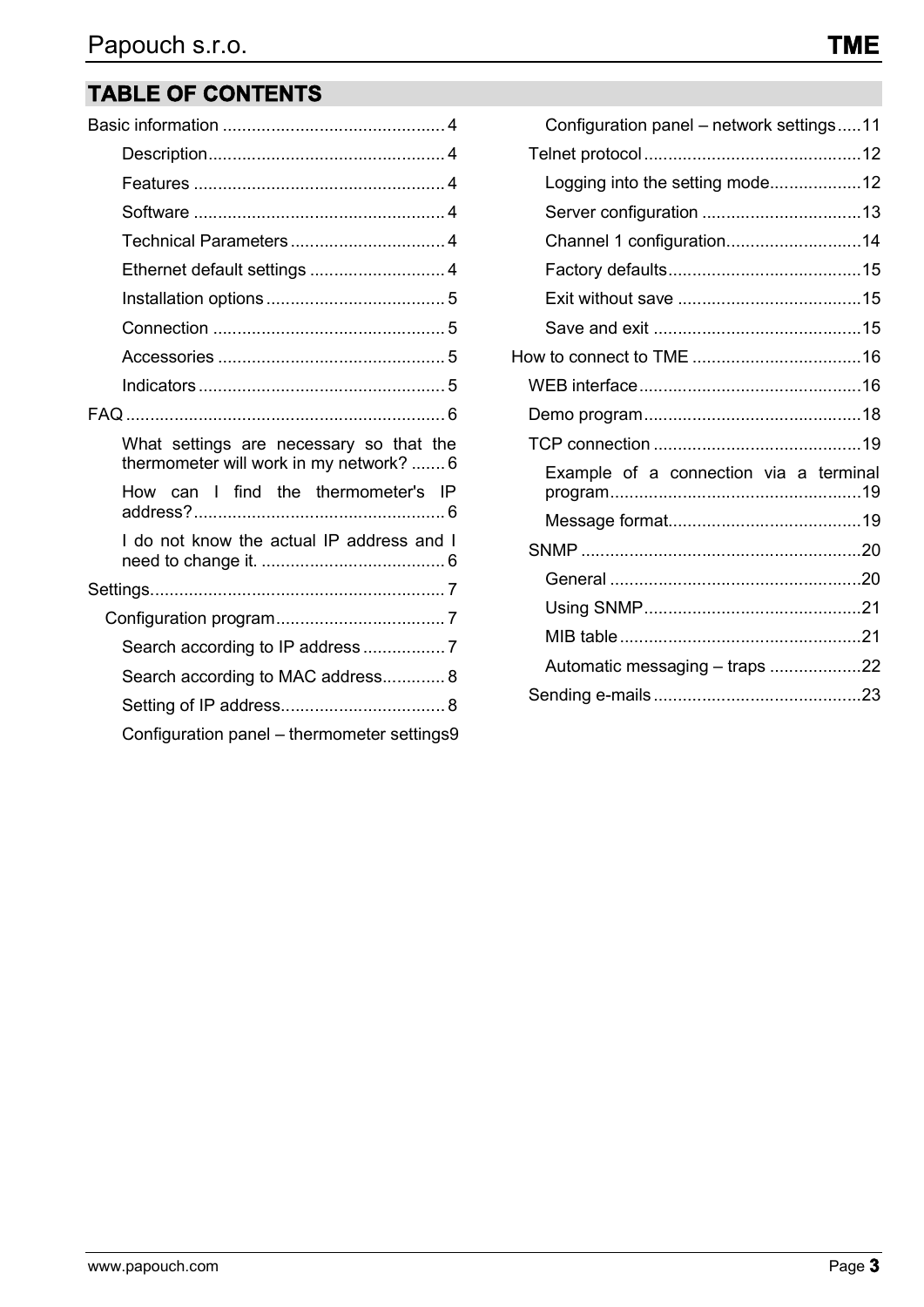# <span id="page-3-1"></span><span id="page-3-0"></span>**BASIC INFORMATION**

# **D e s c r i p t i o n**

TME is a simple temperature sensor with an Ethernet interface. It measures temperatures from  $-55$  °C to +125 °C. The measured temperature value can be read in several ways, including through an intranet.

Communication is controlled by different TCP/IP protocols. Thanks to that, a method suitable for a given application can be selected. The temperature value is sent in an ASCII format, Spinel compatible; no conversion of the value is necessary. The temperature value is sent directly in degrees Centigrade (Celsius). The system allows communication with the aid of SNMP protocol (UDP), or by sending an e-mail if the temperature goes outside of preset limits.

# <span id="page-3-2"></span>**F e a t u r e s**

- Temperature measurements in the range from -55 °C to +125 °C; resolution 0.1 °C
- Data transmission with the aid of TCP/IP protocols (10/100 Ethernet)
- Intranet
- Data transmission in a simple ASCII format (Spinel) with no necessity of conversion
- E-mail alert if the value goes outside of preset limits
- SNMP protocol
- <span id="page-3-3"></span>Possible installation on a DIN rail

# **S o f t w a r e**

- An user frendly configuration program is included free of charge
- <span id="page-3-4"></span>• A demo program, including commented source code, is also free of charge

# **Technical Parameters**

# <span id="page-3-5"></span>**Ethernet default settings**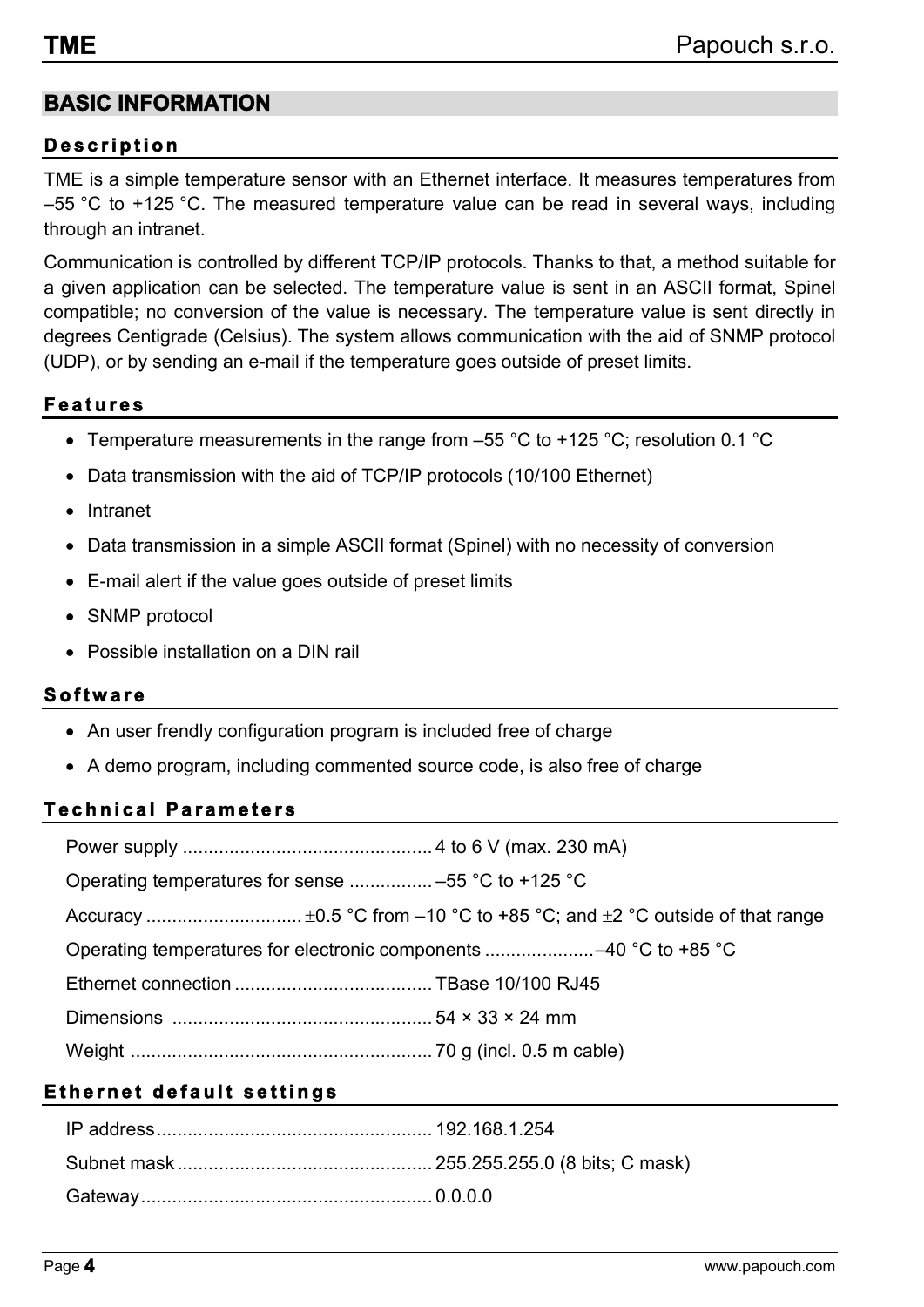# <span id="page-4-0"></span>**Installation options**

# **Mounting:**

- Without a holder *(standard)*
- With a DIN rail mount

# **Length of cable:**

- 2.9 m *(standard)*
- 10 cm to 20 m

# **Sensor workmanship:**

- Sealed in shrinking plastic tubing *(standard)*
- $\bullet$  In a metal tube,  $\emptyset$  6 mm

<span id="page-4-1"></span>Please do not hesitate to contact us if you have specific requirements for the TME module's workmanship and functionality.

# **C o n n e c t i o n**

The Ethernet interface is connected on the front side into an RJ45 connector. It is connected with a standard (uncrossed) cable to a HUB or Switch.

<span id="page-4-2"></span>On the rear side of the module, there is a power-supply connector (cf. the Fig. 2) The power is connected via a coaxial connector with a  $3.8 \times 1.3$  mm (minus outside; plus inside; Fig. 1).

# **A c c e s s o r i e s**

- The power supply unit with cable and the corresponding connector  $(3.8 \times 1.3 \text{ mm})$ .
- Power-supply cable, 2 m long, with a  $3.8 \times 1.3$  mm connector. The other end is open, with conductors to be wired into the power source.
- <span id="page-4-3"></span>• A power-supply cable from a USB 2.0 port.



**ON (green) indicator** (top LED indicator in the Fig. 2)

TITLE: Indication of the power-supply voltage

**TCP/IP connection (yellow) indicator** (bottom LED indicator in the Fig. 2)

<span id="page-4-4"></span>TITLE: Indicates established TCPIP connection.



*Fig. 1 – power-suppy*

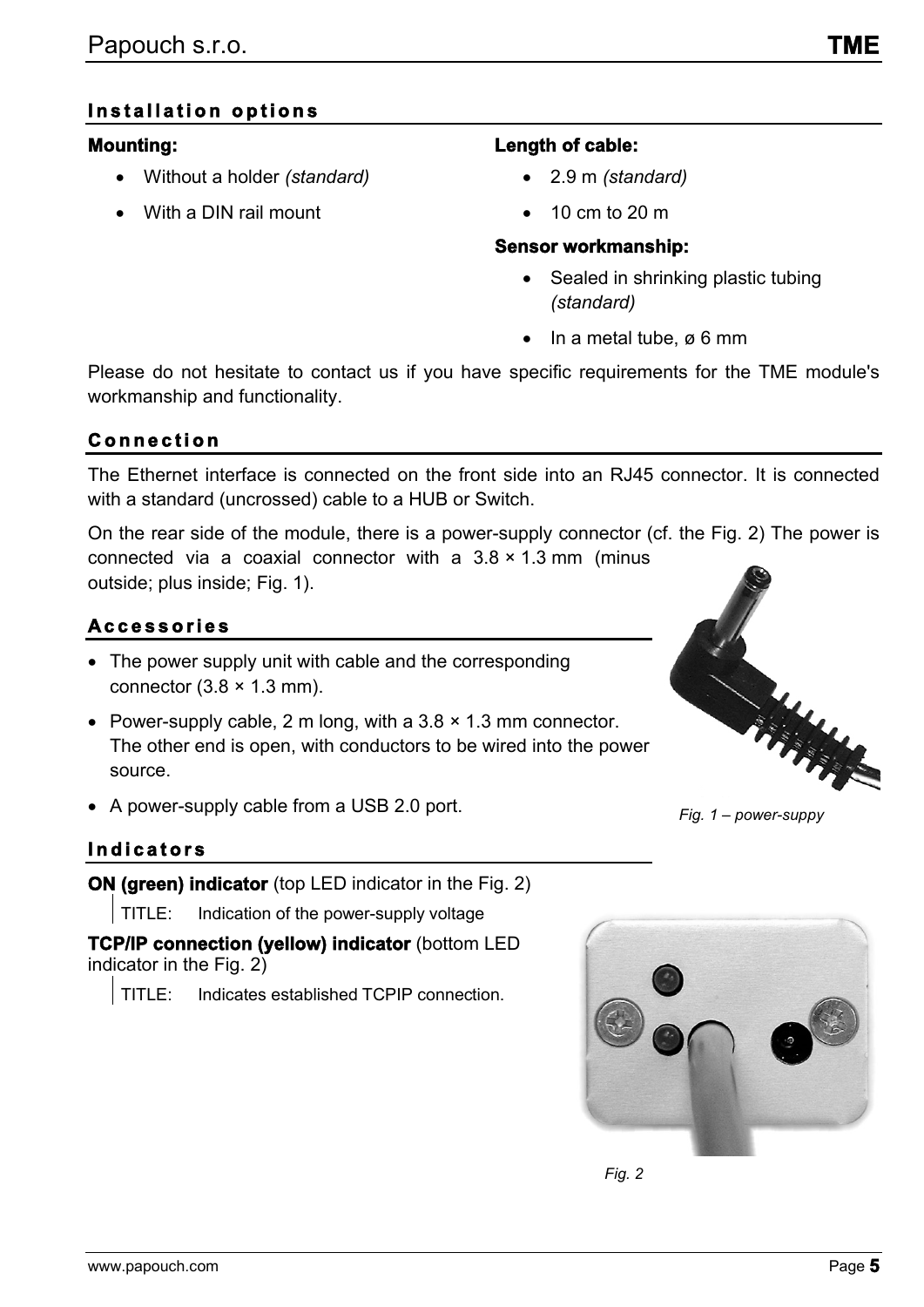# <span id="page-5-0"></span>**FAQ**

# What settings are necessary so that the thermometer will work in **m y n e t w o r k ?**

The parameters (IP address and subnet mask) of the network connection should be correctly set. The settings are described for Windows operating systems.

- 1) Connect the TME to your network<sup>1</sup> and run the included configuration program.
- 2) Click on "Search according to MAC". In the dialog box which appears, insert the MAC address written on the label on the thermometer (cf. the Fig. 5).
- 3) The program will try to find the TME according to this address. If it is found, a configuration panel appears. Click on "Network Settings". The configuration panel is replaced by a screen shown in the Fig. 9.
- 4) Change the IP address and subnet mask as necessary, and click on "Set."
- 5) After a while the thermometer will register in the network with the new parameters.

# <span id="page-5-1"></span>How can I find the thermometer's IP address?

- 1) The default IP address of the thermometer is 192.168.1.254. If you have changed this address, or cannot connect to the thermometer at this address, follow the steps described below.
- 2) Activate the included configuration program and find the TME according to the MAC address written on the label placed on the thermometer's side.
- 3) As soon as the program finds the TME, click on "Network Settings." The thermometer's IP address is the first item.

# <span id="page-5-2"></span>I do not know the actual IP address and I need to change it.

- 1) Run the included configuration program and find the TME according to the MAC address written on the label placed on the thermometer's side.
- 2) As soon as the program finds the TME, click on "Network Settings." The thermometer's IP address is the first item. Change the address and click on "Set."

<span id="page-5-3"></span> $\overline{a}$ 

 $1$  If the IP address of the TME (192.168.1.254) is not compatible with your network, you must set the IP address of a PC from which you want to change the TME settings compatible with the preset IP address of the TME. After that, connect the TME to this PC and change the TME's IP address.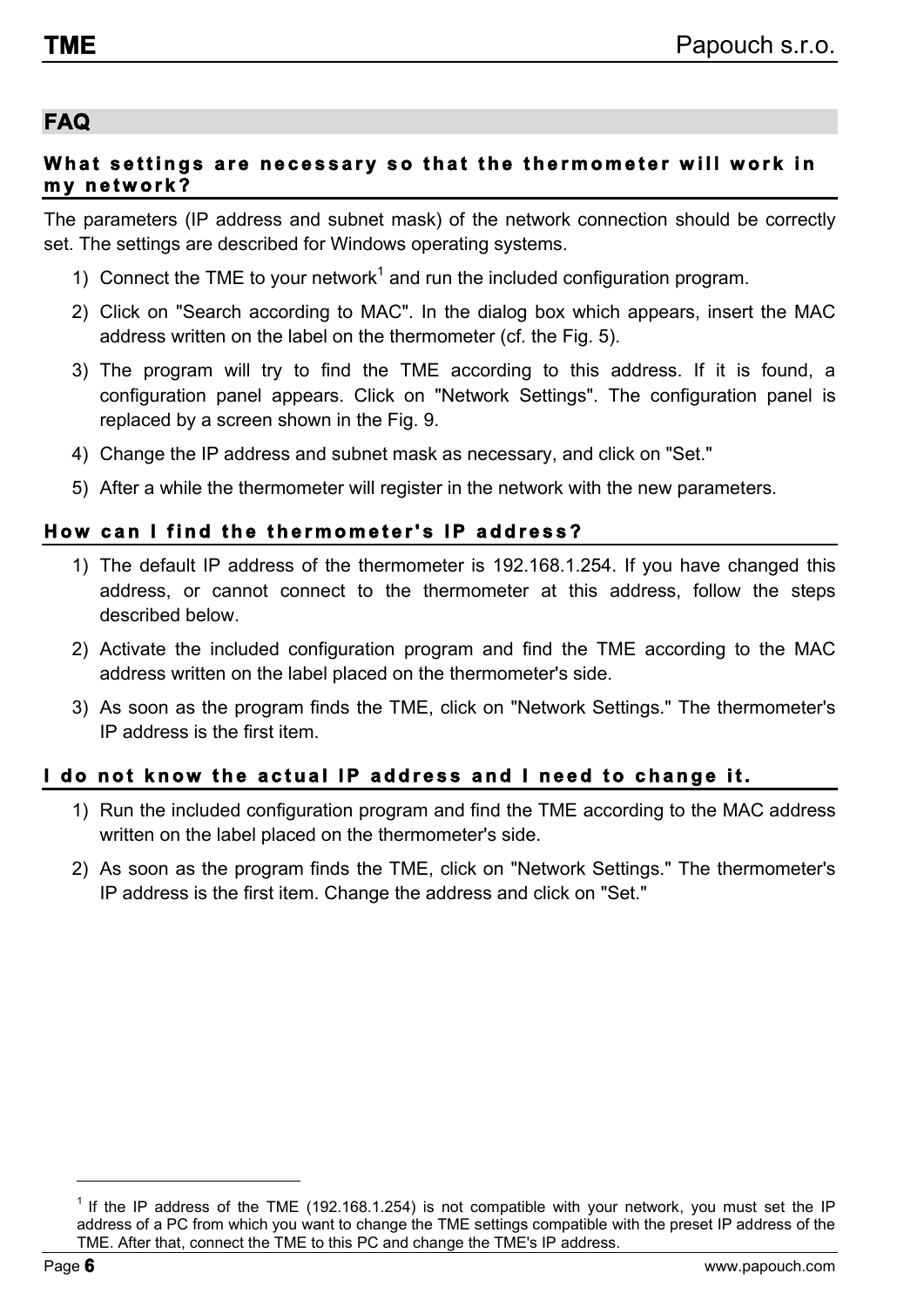# **SETTINGS**

The TME thermometer can be set by:

- <span id="page-6-0"></span>Configuration program
- Telnet protocol (cf. page 11)

# **C o n fi g ur at i o n pr o gr am**

The configuration program for Windows operating systems can be downloaded for free from [www.papouch.com/en/](http://www.papouch.com/en/) . It will enable you to set all the necessary parameters of your TME thermometer.

The program can find the TME connected to the network either according to its IP address, or the MAC address, after which you will be able to change its parameters.



*Fig. 3 – the main screen of the configuration program*

# <span id="page-6-2"></span><span id="page-6-1"></span>**Search according to IP address**

When you click on this button, a dialog box for setting the requested IP address is displayed first (cf. the Fig. 4).

The program will then try to find the TME thermometer at the address you have inserted. If you are successful and find the thermometer, the configuration panel will be displayed in the main window of the program.

*Fig. 4 – entering the requested IP address*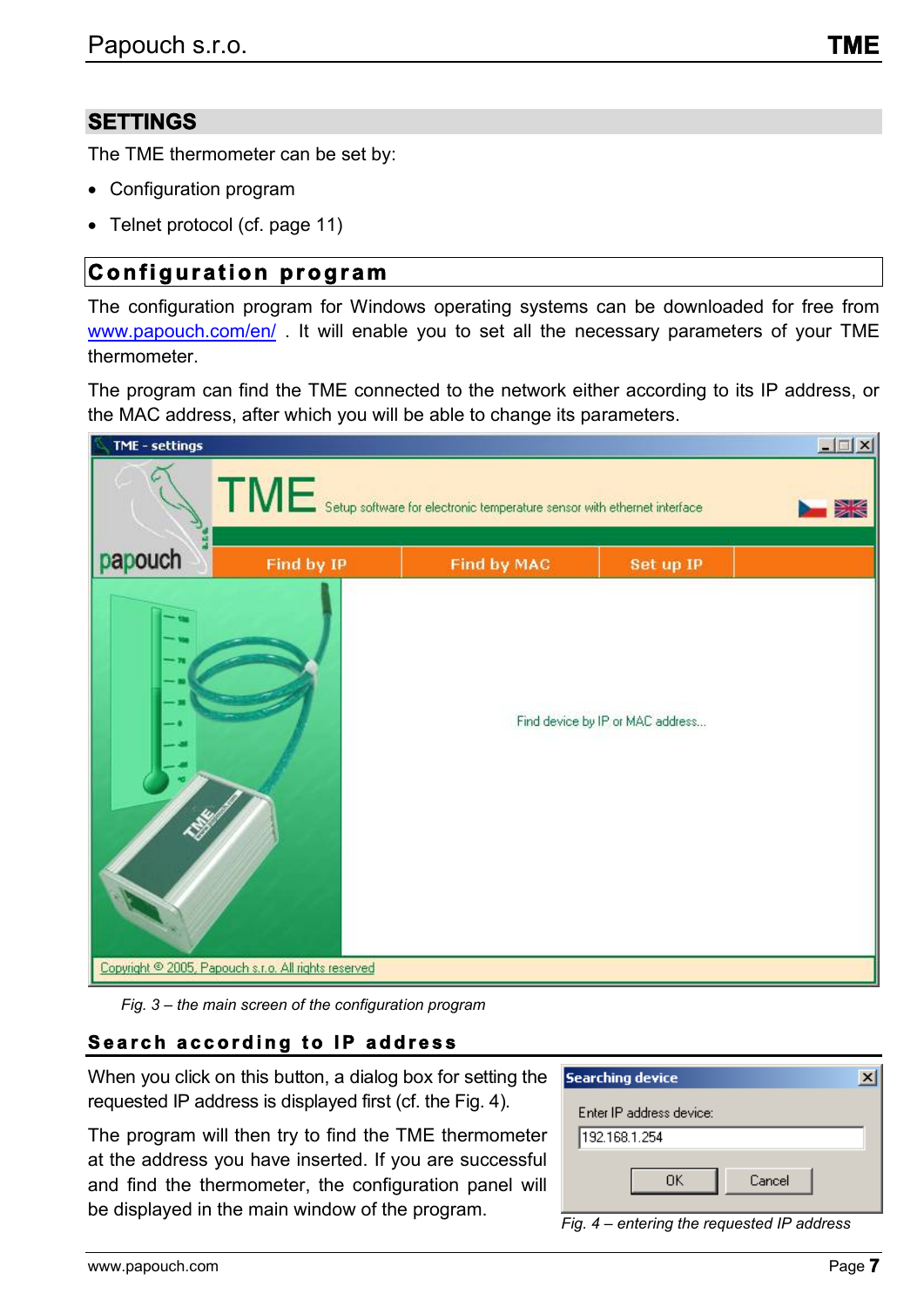# **Search according to MAC address**

When you click on this button, a dialog box for setting the relevant thermometer's MAC address (cf. the Fig. 5) is displayed first (cf. the Figure). $<sup>2</sup>$ </sup>

<span id="page-7-1"></span>The program will then try to find the TME according to this address. If you are successful and find the thermometer, the configuration panel will be displayed in the main window of the program.

| <b>Searching device</b>   |        |  |
|---------------------------|--------|--|
| Enter device MAC address: |        |  |
|                           |        |  |
| OΚ                        | Cancel |  |

*Fig. 5 – entering the requested MAC address*

# <span id="page-7-0"></span>**Setting of IP address**

After clicking on this button, the thermometer's parameters are to be set in two steps.

In the first step (cf. the Fig. 6), the TME thermometer's MAC address should be entered.

| Set IP |                                           | $\overline{\mathbf{x}}$ |
|--------|-------------------------------------------|-------------------------|
|        | Enter MAC address :                       |                         |
|        | Write Address in format 00-12-34-56-78-9A |                         |
|        |                                           |                         |
|        |                                           |                         |
|        |                                           |                         |
|        | Cancel<br>Next >>                         |                         |

*Fig. 6 – changing the IP address of a thermometer with a known MAC address*

In the second step, a new IP address, subnet mask and gateway of the TME thermometer are to be set. If you are not sure what values you should set, please contact your network administrator, who will give them to you.



*Fig. 7*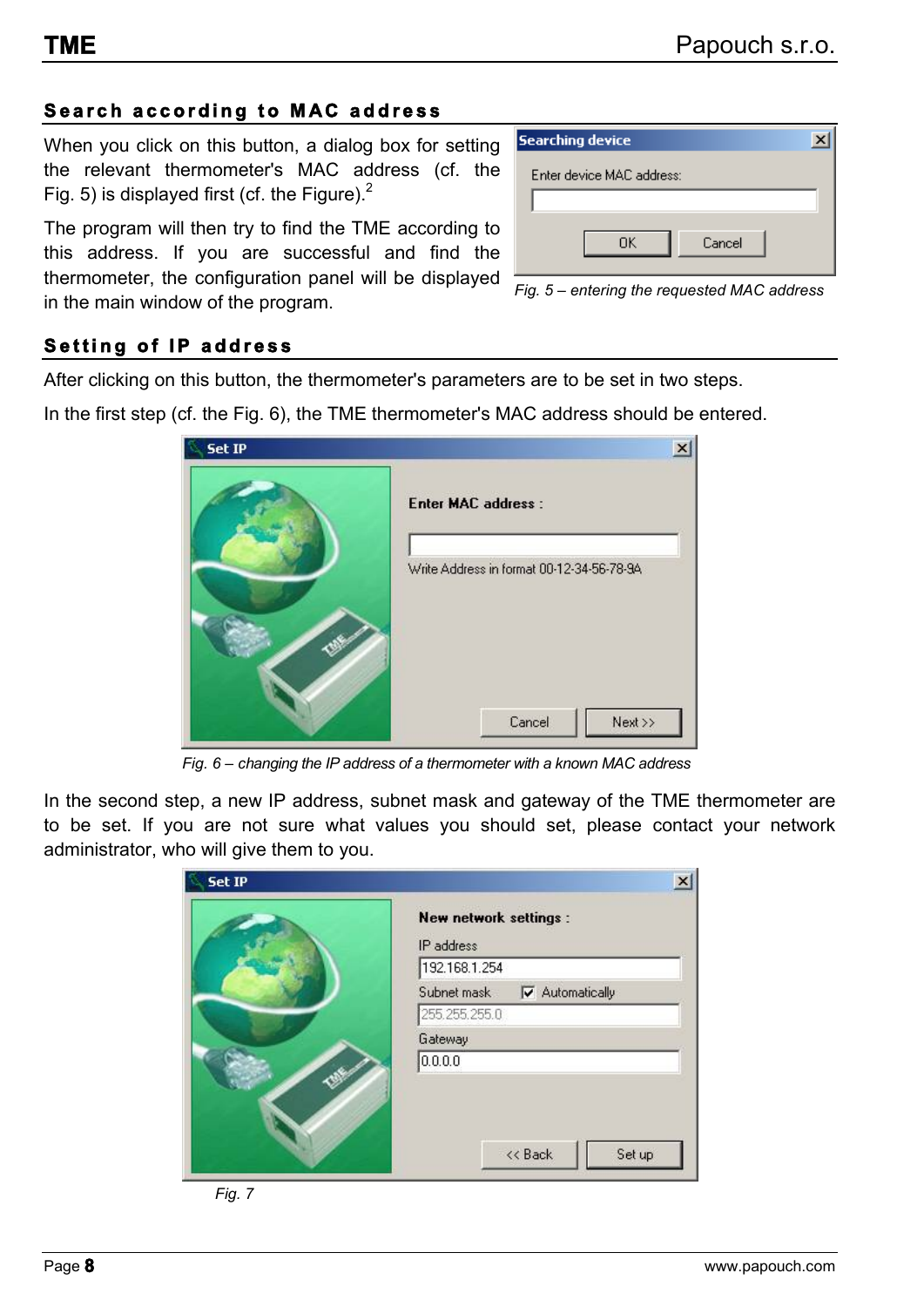# **Configuration panel - thermometer settings**

This configuration panel is displayed in the main window after correct connection to the thermometer (after entering its IP or MAC address). When you click on the "Thermometer settings" tab, the following items of the settings will be displayed.



*Fig. 8 – Configuration panel – thermometer settings*

# **TCP communication**

# Device port

Here you can set the network port which communicates with the thermometer.

# Send interval

Intervals (in seconds) in which the measured temperature is sent.

# **Identification**

# TME name

It enables identification of a particular thermometer among others.

# **Critical temperature values**

# Minimal value

If the temperature falls below this minimum value, an e-mail or SNMP trap (depending on the following setting) will be sent.

# Maximal value

If the temperature rises above this maximum value, an e-mail or SNMP trap (depending on the following setting) will be sent.

1

 $2$  The MAC address of the TME thermometer is written on its side. It is a 12-character code, e.g. 01-23-45-67-89-AB.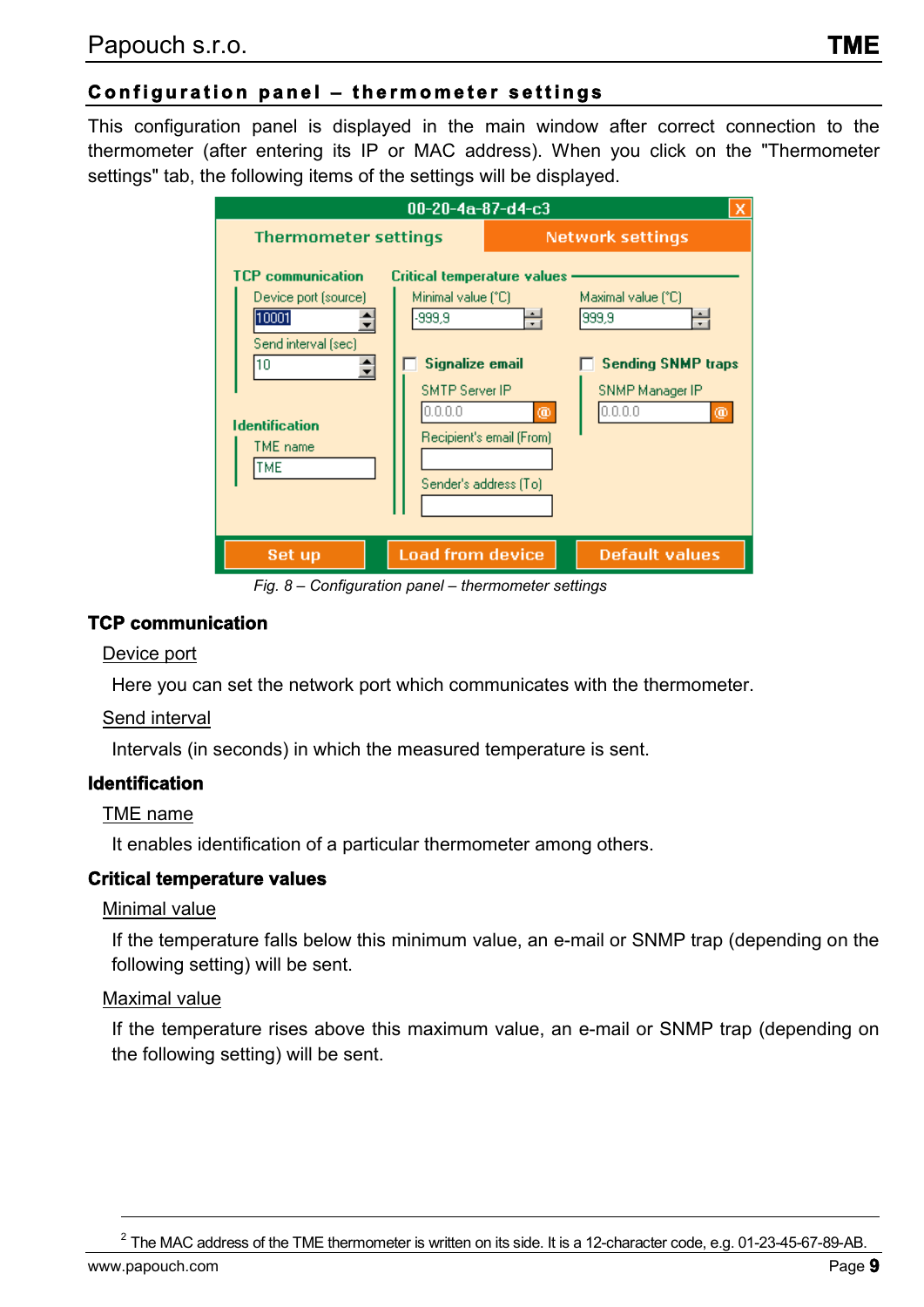# **Signalize email**

The following settings are only active if this field is checked.

# SMTP server IP

The IP address of the SMTP server to be used for sending the e-mail alerts. It must be a server which does not require the sender's authentication. A symbolic address can be entered into this field and converted to the IP address by clicking on the button marked "@" to the right of the field. (The SMTP server must be available at this time.)

# From:

Thermometer's e-mail address.

# To:

E-mail address to which "temperature out-of-limits" alerts will be sent.

# **Sending SNMP traps**

The following settings are only active if this field is checked.

# SNMP manager IP

The IP address of the PC with the SNMP manager to be used for sending the SNMP traps. A symbolic address can be entered into this field and converted to the IP address by clicking on the button marked "@" to the right of the field. (The SNMP manager must be available at this time.)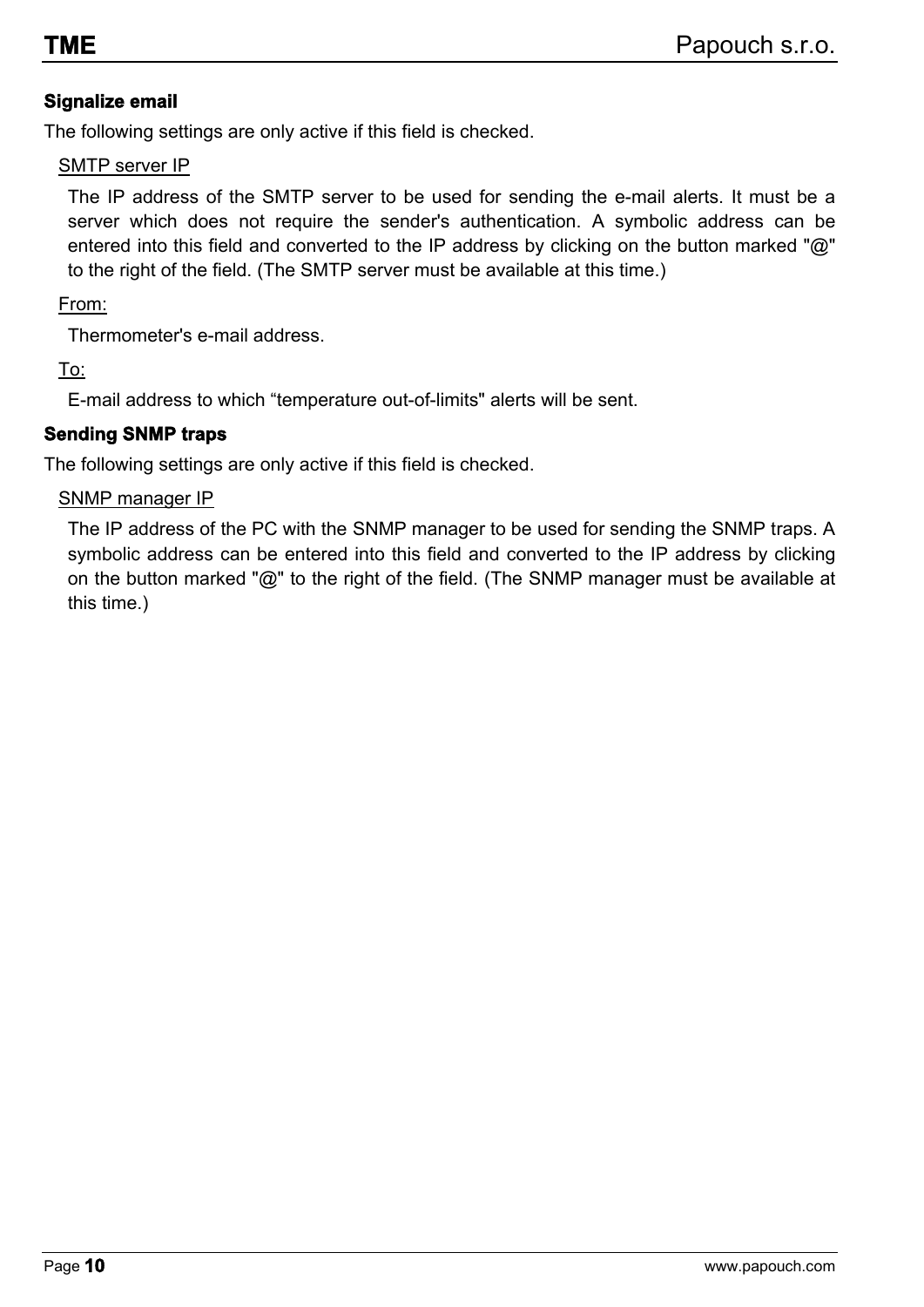# <span id="page-10-0"></span>**Configuration panel - network settings**

This configuration panel is displayed in the main window after correct connection to the thermometer (after entering its IP or MAC address). When you click on the "Network settings" tab, the following items of the settings will be displayed.

|                             | $00 - 20 - 4a - 87 - d4 - c3$<br>x                                                                                                                |                        |                         |
|-----------------------------|---------------------------------------------------------------------------------------------------------------------------------------------------|------------------------|-------------------------|
| <b>Thermometer settings</b> |                                                                                                                                                   |                        | <b>Network settings</b> |
|                             | Device network settings<br>IP address<br>192.168.1.254<br>Subnet mask<br>255.255.255.0<br>Gateway<br>0.0.0.0<br>Current IP address: 192.168.1.250 | $\nabla$ Automatically |                         |
| Set up                      | <b>Load from device</b>                                                                                                                           |                        | <b>Default values</b>   |

*Fig. 9 – Configuration panel – network settings*

# <span id="page-10-1"></span>**Device network settings**

#### IP address

Thermometer's IP address. If you are not sure that it is correct, consult the matter with your network administrator.

#### Subnet mask

Mask of the net in which the TME thermometer is connected.

#### **Gateway**

Gateway address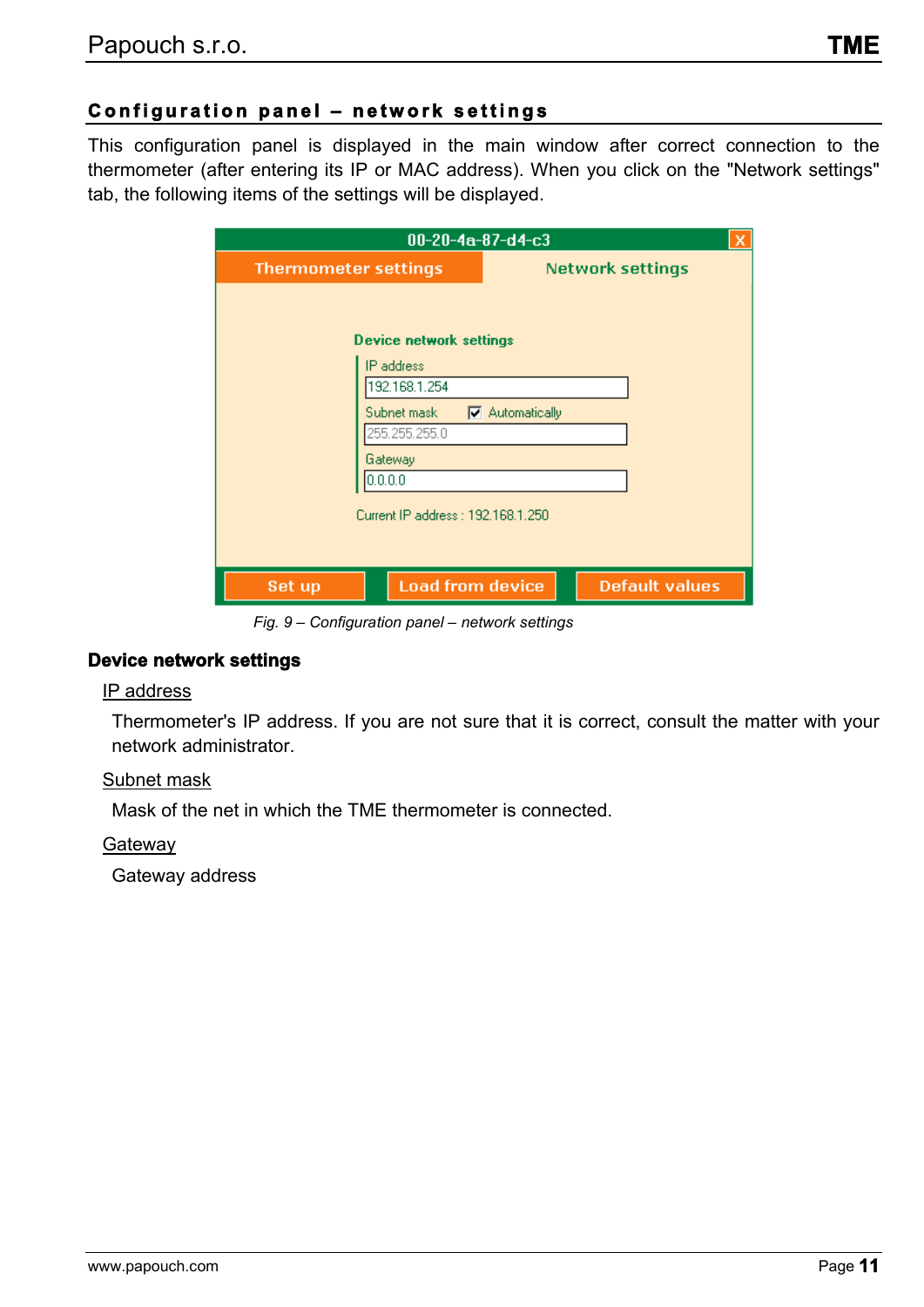# **T e l ne t pr ot o co l**

# **Logging into the setting mode**

You can log into the setting mode via Telnet using the following procedure. The procedure is described for Windows operating systems.

1) Type "cmd" in the command line (Start/Run…) and push Enter (cf. Fig. 10).

| Run   |                                                                                                          |        |
|-------|----------------------------------------------------------------------------------------------------------|--------|
|       | Type the name of a program, folder, document, or<br>Internet resource, and Windows will open it for you. |        |
| Open: | md                                                                                                       |        |
|       | Cancel<br>OК                                                                                             | Browse |

*Fig. 10 – Run…*

<span id="page-11-0"></span>2) Run Telnet. (Type "Telnet" in the newly opened window and push Enter – cf. the Fig. 11.

| <b>EX C:\WINNT\system32\cmd.exe /</b> |  |
|---------------------------------------|--|
| $\mathbb{C}$ : $\setminus$ telnet_    |  |
|                                       |  |
|                                       |  |
|                                       |  |

*Fig. 11 – Run…*

3) Now you can connect to the thermometer. Its IP address setting from the manufacturer is 192.168.1.254. (Type "open 192.168.1.254" in the window and push Enter.) (cf. Fig. 12)

| C:\WINNT\system32\cmd.exe - telnet                                                                                                  |  |
|-------------------------------------------------------------------------------------------------------------------------------------|--|
| Microsoft (R) Windows 2000 (TM) Uersion 5.00 (Build 2195)<br>Welcome to Microsoft Telnet Client<br>Telnet Client Build 5.00.99206.1 |  |
| Escape Character is 'CIRL+ů'                                                                                                        |  |
| Microsoft Telnet> open $192.168.1.254$ 9999                                                                                         |  |

*Fig. 12 – Connection to the thermometer*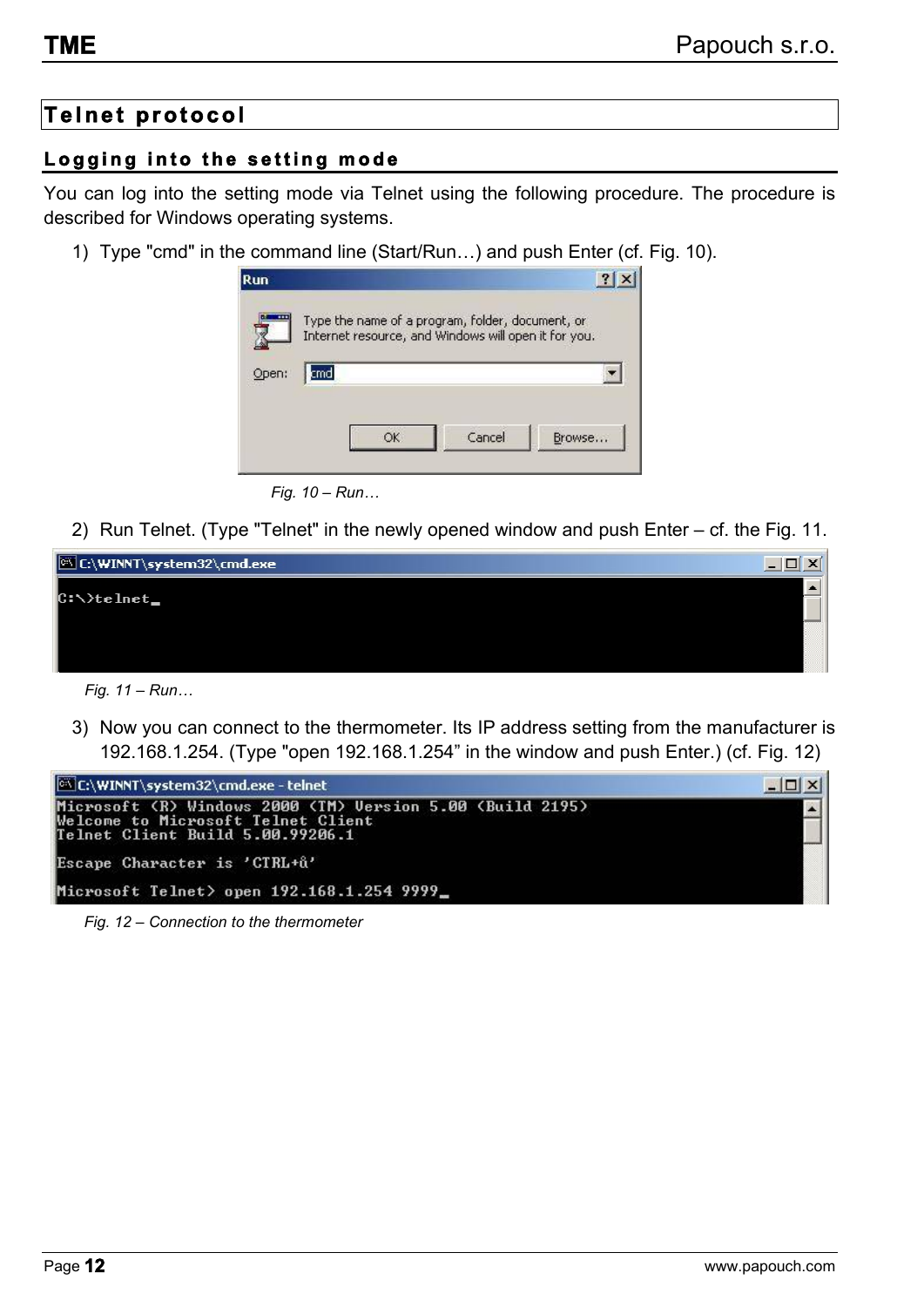4) You have to confirm the option by pushing Enter immediately after loading. The setting menu is now displayed. (Cf. Fig. 13.)



*Fig. 13 – Main setting menu*

# <span id="page-12-0"></span>**Server configuration**

Items of this menu can be configured after selecting the menu by entering "0" and pushing Enter.

| C:\WINNT\system32\cmd.exe - telnet                                                                                                          |                                                       |  |
|---------------------------------------------------------------------------------------------------------------------------------------------|-------------------------------------------------------|--|
| Change Setup:<br><b>0</b> Server configuration<br>1 Channel 1 configuration<br>7 factory defaults<br>8 exit without save<br>9 save and exit | Your choice ? 0                                       |  |
| IP Address : (192) 192.(168) 168.(001) 1.(254) 250<br> Set Gateway IP Address (N) ?<br>Change telnet config password (N) ?                  | Netmask: Number of Bits for Host Part (0=default) (0) |  |

*Fig. 14 – "Server configuration" menu*

#### **IP Address**

The IP address of the module. Type each of the four numbers in the IP address separately, and confirm it by pushing Enter.

Initial value: 192.168.1.254

#### **Set Gateway IP Address**

#### **Gateway IP addr**

For the "Set Gateway IP Address" item, set "Y" to change its value. You will be prompted to enter the new value. Type each of the four numbers in the IP address separately, and confirm it by pushing Enter.

#### **Netmask**

Here you can set how many bits of the IP address is the net part.

The subnet mask is given as the number of bits which determine the range of the local subnet. For example, if the value is 2, mask 255.255.255.252 is used. The value determines the number of the bits taken from the right-hand side. The maximum value is 32.

Sometimes mask types A, B, and C are referred to. They signify values of 24, 16, and 8 bits, respectively.

Initial value: 8 (type "C" mask)

```
Example:
Mask 255.255.255.0 (binary 11111111 11111111 11111111 00000000) signifies 8.
Mask 255.255.255.252 (binary 11111111 11111111 11111111 11111100) signifies 2.
```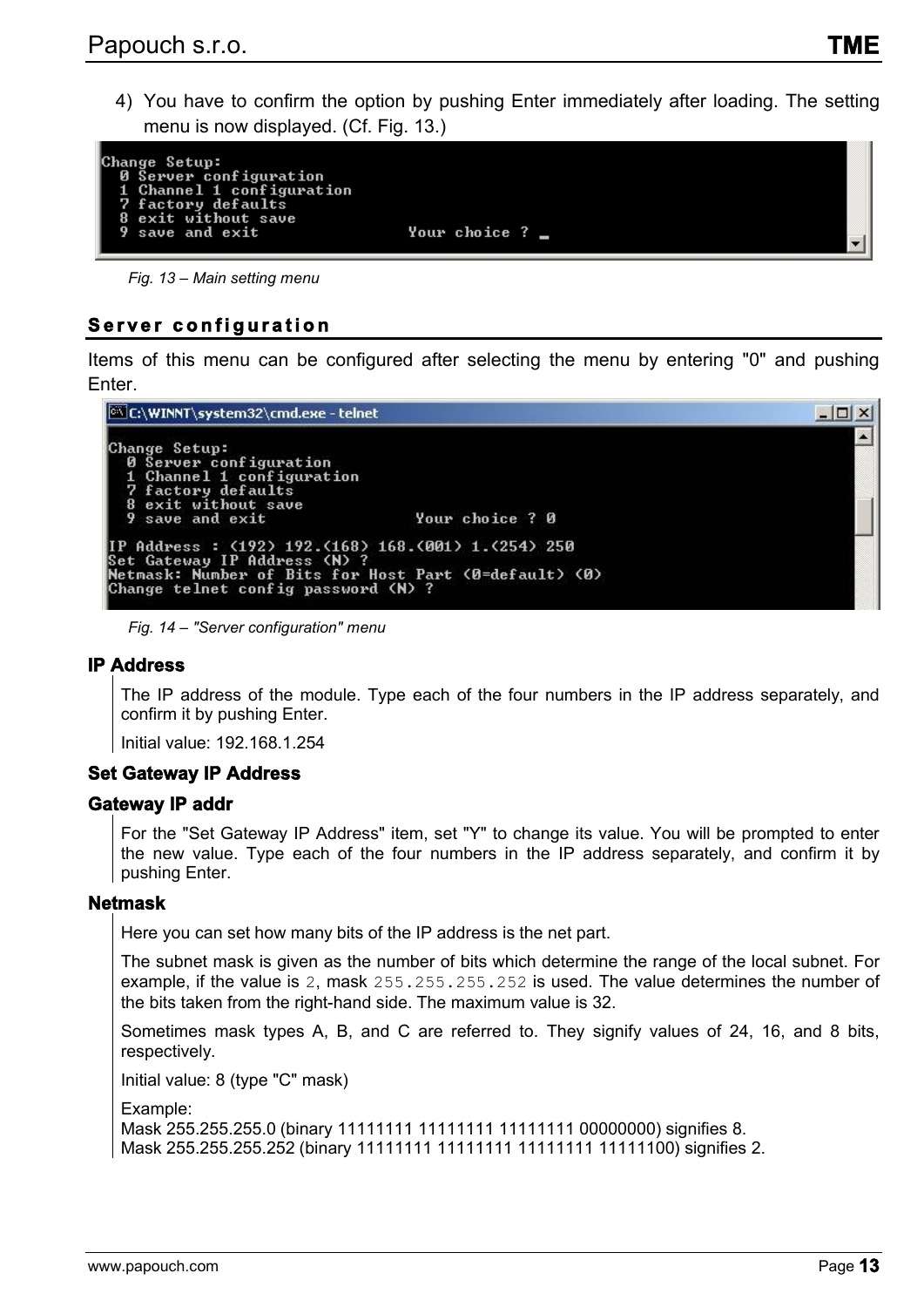# **Change Telnet config password**

# **Enter new Password**

This item sets the password which is required for configuration via Telnet.

For the "Change Telnet config password" item, set "Y" to change its value. You will be prompted to enter the new password.

**Note:** If the password is lost, it cannot be recovered on the user level, and the thermometer must be sent to the manufacturer for a service intervention.

# **Channel 1 configuration**

Items of this menu can be configured after selecting the menu by entering "1" and pushing Enter.

| Source Port<br>Send Temperature : 00010 s<br><b>TME Name</b>                                                                                | ****************** Channel 1 *****************<br>: 10001<br>$:$ TME<br><b>SAMP Manager : 192.168.1.42<br/> Send Email : Enabled<br/> IP SMTP Server : 195.70.130.4<br/> Email From : mojetm@papouch.com<br/> Email To : tmeth@centrum.cz</b> |
|---------------------------------------------------------------------------------------------------------------------------------------------|-----------------------------------------------------------------------------------------------------------------------------------------------------------------------------------------------------------------------------------------------|
| Change Setup:<br><b>0</b> Server configuration<br>1 Channel 1 configuration<br>7 factory defaults<br>8 exit without save<br>9 save and exit | Your choice ? 1                                                                                                                                                                                                                               |
| Source Port<br>Send Temperature : (00010) s<br>TME Name             : (TME)                                                                 | $\overline{\phantom{a}}$ : (10001)                                                                                                                                                                                                            |
| Max_temp                                                                                                                                    | :〈+032.0〉                                                                                                                                                                                                                                     |
| Min_temp : (+029.3)                                                                                                                         |                                                                                                                                                                                                                                               |
| Enabled Trap(Y) or (N) (Y) ?                                                                                                                |                                                                                                                                                                                                                                               |
| Enabled Email(Y) or (N) (Y) ?                                                                                                               | (042). (081). (168). IP SNMP Manager : (192)                                                                                                                                                                                                  |
|                                                                                                                                             | (130). (130). (1970). (1978). IP SMTP Server<br>Email From : (mojetm@papouch.com)                                                                                                                                                             |
| Email To                                                                                                                                    | : (tmeth@centrum.cz)                                                                                                                                                                                                                          |

*Fig. 15 – menu "Channel 1 configuration"*

# **Source Port**

This item sets the local port on which the thermometer will expect the TCP/IP connection request. Initial value: 10001

**Send Temperature**

Setting of the time period for sending the actual temperature values once the TCP/IP connection is established. The range of possible values is from 2 s to 3,600 s.

Initial value: 10

## **TME Name**

Here you can enter a distinctive name for the thermometer.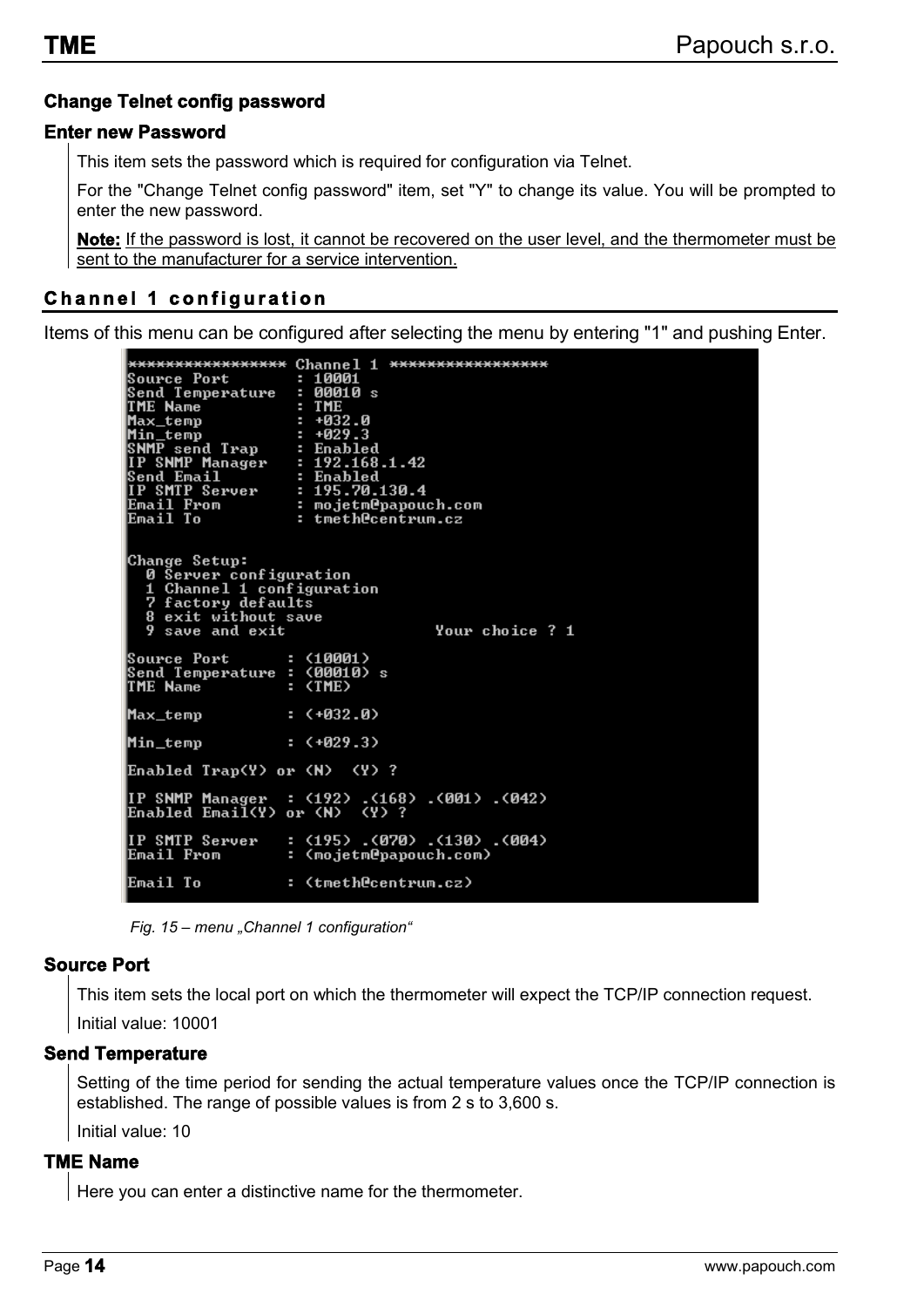# **Max\_temp**

It sets a temperature limit; if the temperature goes above it, an e-mail alert or SNMP trap is sent. The initial value is +999.9 °C. If you do not wish to change this setting, you can simply push Enter.

# **Min\_temp**

It is set similar to Max temp. If the temperature goes below it, an e-mail alert or SNMP trap is sent. The initial value is –999.9 °C. If you do not wish to change this setting, you can simply push Enter.

# **Enabled trap**

This feature lets you allow (Y) or disallow (N) the sending of SNMP traps. If trap sending is allowed, settings of the following items can be modified.

## **IP SNMP Manager**

Here you can enter the IP address of the device (usually a PC on which an SNMP manager is installed) to which the traps will be sent. Type each of the four numbers in the IP address separately, and confirm it by pushing Enter.

### **Enabled Email**

This feature lets you allow (Y) or disallow (N) the sending of e-mail alerts. If e-mail sending is allowed, settings of the following items can be modified.

### **IP SMTP Server**

The IP address of the SMTP server via which the "temperature out of limits" e-mail alerts will be sent.

# **Email From**

The e-mail address of the TME thermometer.

### <span id="page-14-0"></span>**Email To**

The e-mail address to which the e-mail alerts are to be sent.

# **Factory defaults**

<span id="page-14-1"></span>If you select this item, the thermometer's default values will be reset. After completion, the Telnet connection will be terminated (option number 7).

# **Exit without save**

<span id="page-14-2"></span>Termination without saving the changed parameters (option number 8).

# **Save and exit**

This option will save the changes you have made. If you have changed any setting, the thermometer will be restarted. Then you will have to reconnect to it  $-$  if you have changed its port and IP address, you will have to modify the connection parameters correspondingly (option number 9).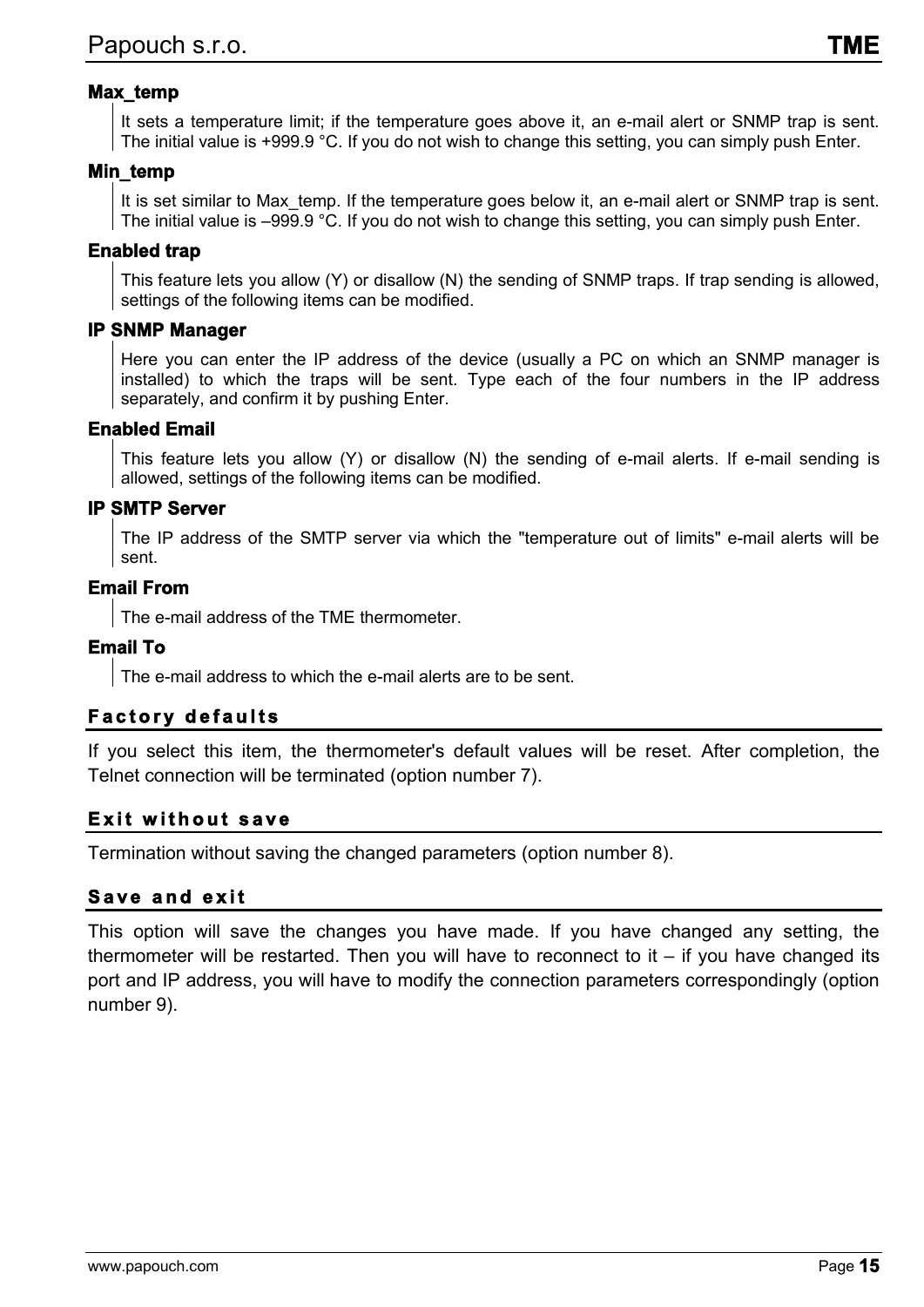# <span id="page-15-0"></span>**HOW TO CONNECT TO TME**

The temperature values measured by the TME thermometer can be retrieved in several ways.

- Via a web interface
- With the aid of the demo program (cf. page 18)
- Via TCP, using a simple ASCII protocol (cf. page 16)
- <span id="page-15-1"></span>With the aid of the SNMP protocol (cf. page 20)
- By e-mail (cf. page 23)

# **W E B i n ter f ac e**

The thermometer contains a website with the actual temperature value.

After entering the thermometer's IP address into an Internet browser the page you can see here in the Fig. 16 will be displayed.<sup>3</sup> In the centre, you can see the name of the sensor and the temperature value measured by the TME. (This value is updated automatically approx. each 5 seconds.) If you click on the manufacturer's logo in the upper left-hand corner, you can visit the manufacturer's website; or you can display the contact data by clicking on "Contact" on the toolbar.



*Fig. 16 – main page*

 $\overline{a}$ 

 $3$  The website in the module can be graphically adapted to your specifications. Web page is optimalized for Internet Explorer 5.01, Firefox 1.7. and Netscape 7.2. or newer versions. Address must be entered in following format: http://[IP\_address\_of\_TME]/ For example: http://192.168.1.254/ for TME in default configuration.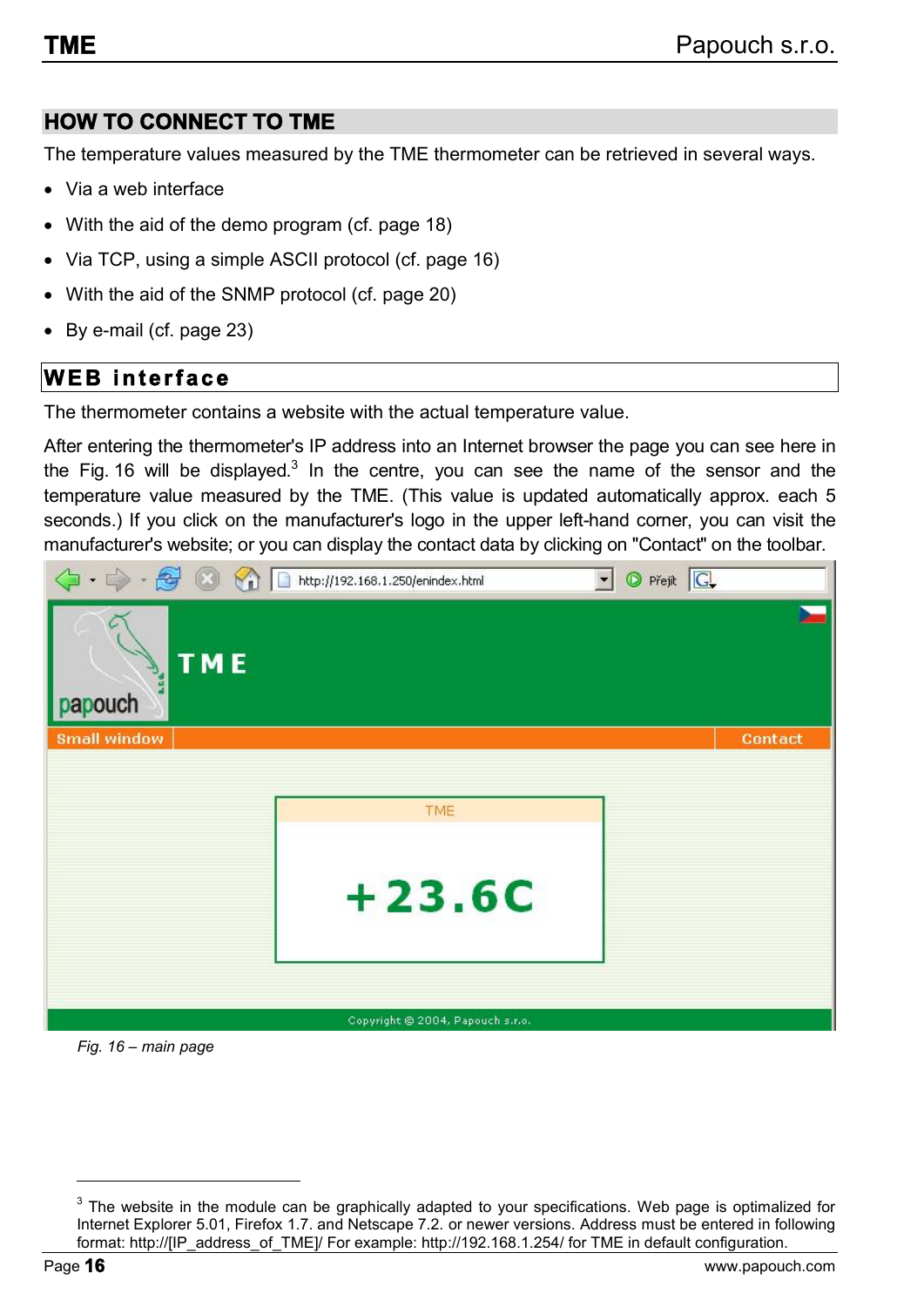The "Small window" link will display a small window with the temperature value<sup>4</sup>. When you click on "Small Window" a caution will appear "Web page you browse is attempting to close a window. Do you wish to close the window?" This box can be closed by clicking on "Yes".

A new window will tell you that an HTML application is being opened (HTA). In following window "Download file" click on "Open". A small website will be opened – cf. the Fig. 17.

It shows the measured temperature value and the name of the sensor<sup>5</sup>. The windows can be closed using the cross in the bottom right-hand corner. If you select the letter " $\pm$ ", you can display contact information; and the [www.papouch.com](http://www.papouch.com/) link takes you to the manufacturer's website. The temperature value is updated automatically approx. every 5 seconds.



*Fig. 17 – small [window](http://www.papouch.com/en/)*

<span id="page-16-0"></span> $\overline{a}$ 

 $4$  Small window with temperature is a HTML Application (HTA), which can be executed only in Internet Explorer 5.01 or newer.

 $5$  The name of the sensor can be changed in the settings described on page 9, under the heading "TME name", or within the configuration program.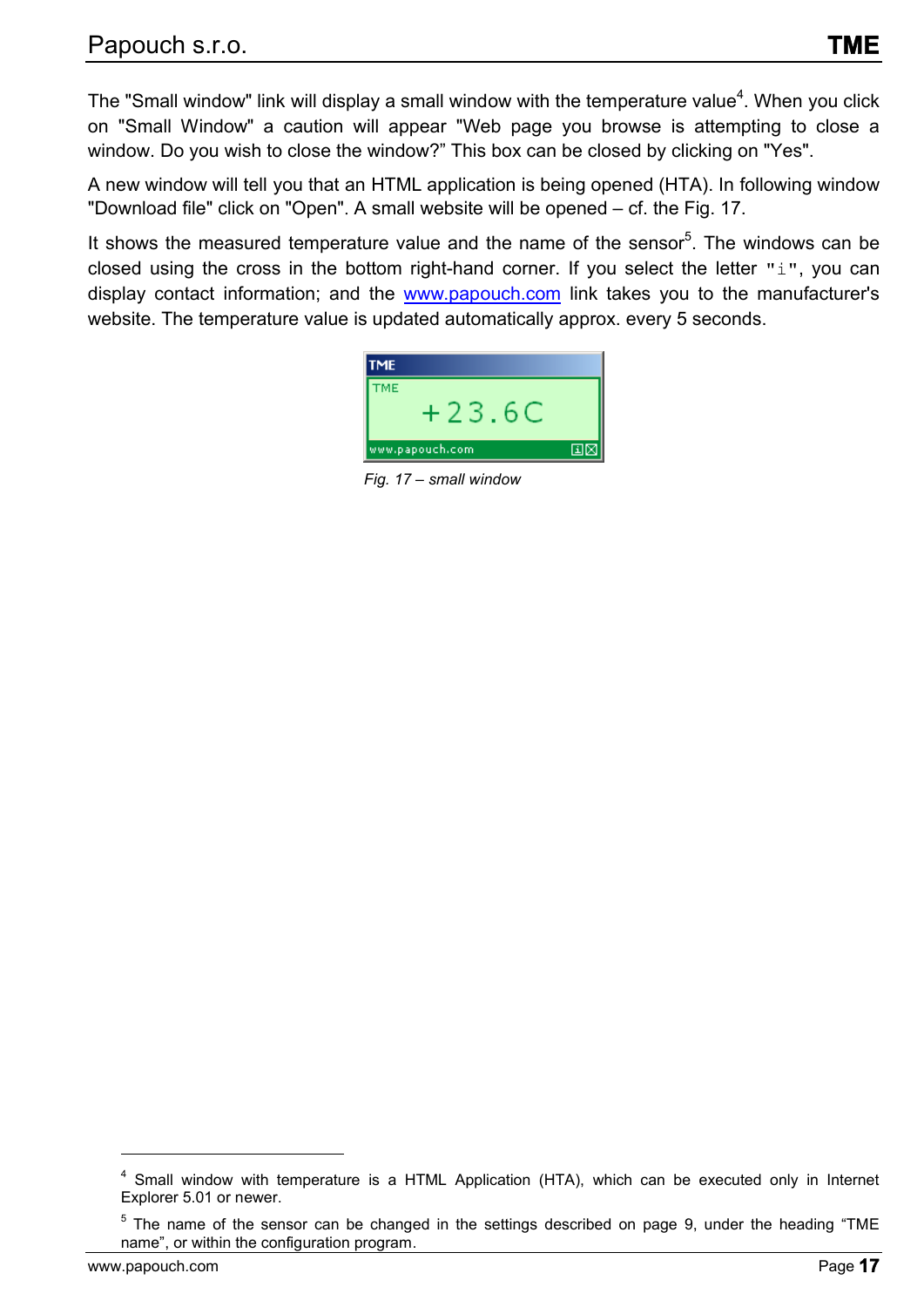# **D e m o pr o gr am**

At [www.papouch.com/en/](http://www.papouch.com/en/) a demo program can be downloaded free of charge, showing how the temperature measurement works. You can also download free of charge its complete commented source code for Delphi 7.



| <b>ME</b> Demo                           | $ \Box$   x     |
|------------------------------------------|-----------------|
| Connection settings<br>Device IP address |                 |
| 192.168.1.250                            |                 |
| Port                                     |                 |
| 10001                                    | 회<br>Disconnect |
| $+024.0$                                 | r.              |
|                                          |                 |

*Fig. 18 – demo program*

After opening the program, you can fill in the IP address and communication port of the thermometer and push the "Connect" button. If the connection to the thermometer has been successful, the measured temperature value is displayed in the bottom part of the window.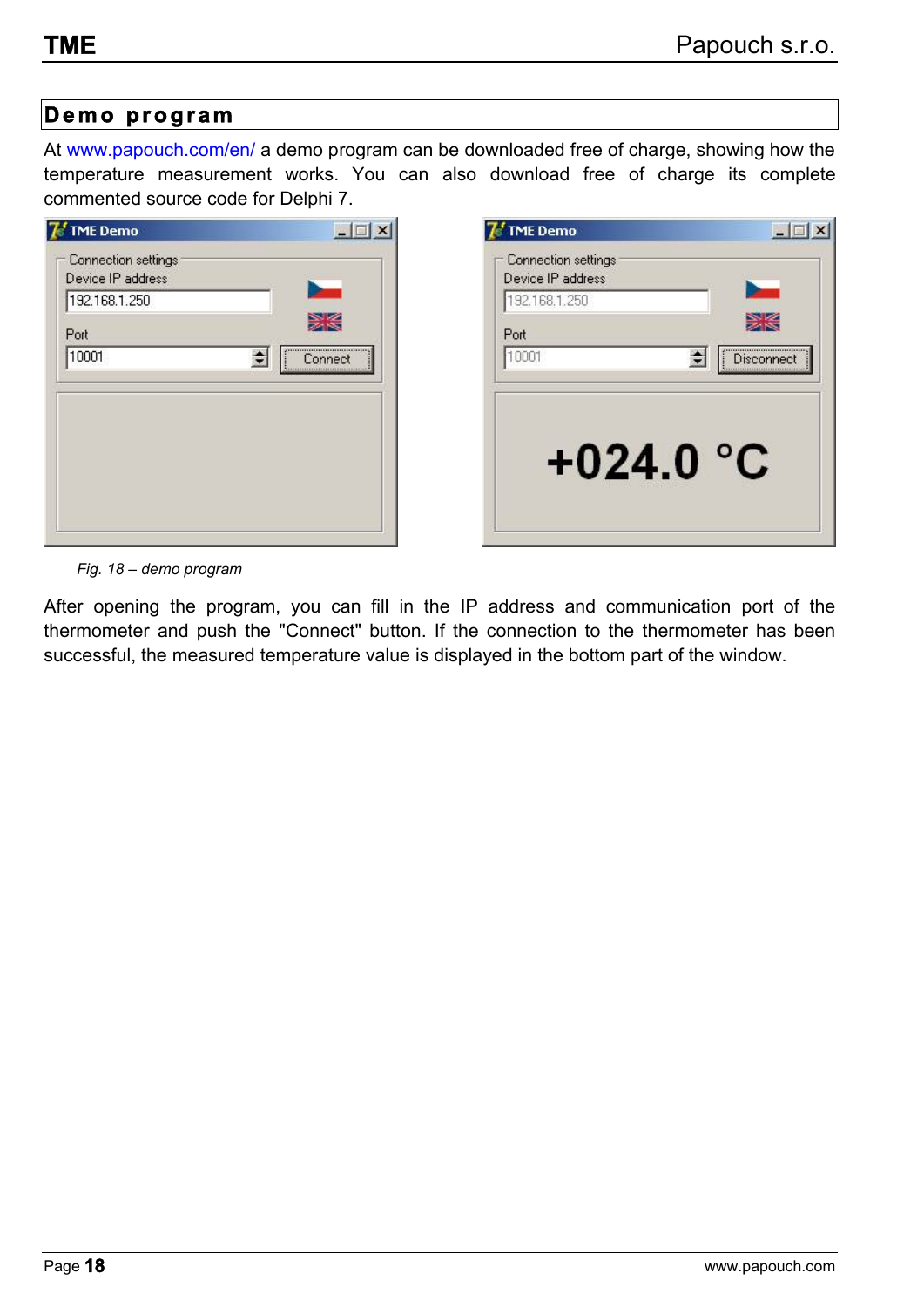<span id="page-18-0"></span>The thermometer plays the role of a server and waits for a connection request on the set IP address and port. After connecting, it sends to the client, within the set time periods, the temperature value in an ASCII format compatible with the Spinel protocol.<sup>67</sup>

| Tera Term - 192.168.1.254 VT |  |  |                                     |  |  |  |  |
|------------------------------|--|--|-------------------------------------|--|--|--|--|
|                              |  |  | File Edit Setup Control Window Help |  |  |  |  |
| 481E1+027.7                  |  |  |                                     |  |  |  |  |

*Fig. 19 – thermometer values in the TCP/IP terminal*

# <span id="page-18-1"></span>**Example of a connection via a terminal program**

(This example is displayed with the aid of Tera Term software <sup>8</sup>.)

Create a new connection (File/New connection…). The dialog box shown in the Fig. 20 is now displayed. Select the TCP/IP option and enter the thermometer's IP address and port. In the Figure, you can see the initial values valid for the thermometer

<span id="page-18-4"></span>Confirm the dialog. Upon successful connection, the window shown in the Fig. 19 will be displayed. This window displays the temperature values sent from the TME thermometer in the set time intervals.

|            | <b>Tera Term: New connection</b>                           |  |
|------------|------------------------------------------------------------|--|
| $C$ TCP/IP |                                                            |  |
| Host:      | 192.168.1.254                                              |  |
|            | Service: G Telnet TCP port#:   10001<br>$C$ SSH<br>C Other |  |
| C Serial   | Port: COM1                                                 |  |
| OK         | Cancel<br>Help                                             |  |



# <span id="page-18-2"></span>**Message format**

The temperature-value message is sent in the following format:

\*B1E1[sign][degrees].[tenths][enter]

[sign]................1 Byte; "+" or "–" sign

[degrees] .........3 Byte; temperature in degrees Centigrade (Celsius); always a three-digit number; filled with zeros from the left as necessary

. ..........................1 Byte; decimal point

[tenths] ........... 1 Byte; tenths of degree

[enter] .............1 Byte; terminating character "Enter" (DEC: 13; HEX: 0x0D)

All characters are sent in ASCII format. An example is shown in the Fig. 19.

<sup>8</sup> Tera Term terminal software can be downloaded from: http://hp.vector.co.jp/authors/VA002416/teraterm.html

<span id="page-18-3"></span>

 $^6$  The procedure for setting the parameters is described in Chapter "Settings", which starts on page 7.

 $7$  The format used is compatible with the Spinel 66 protocol.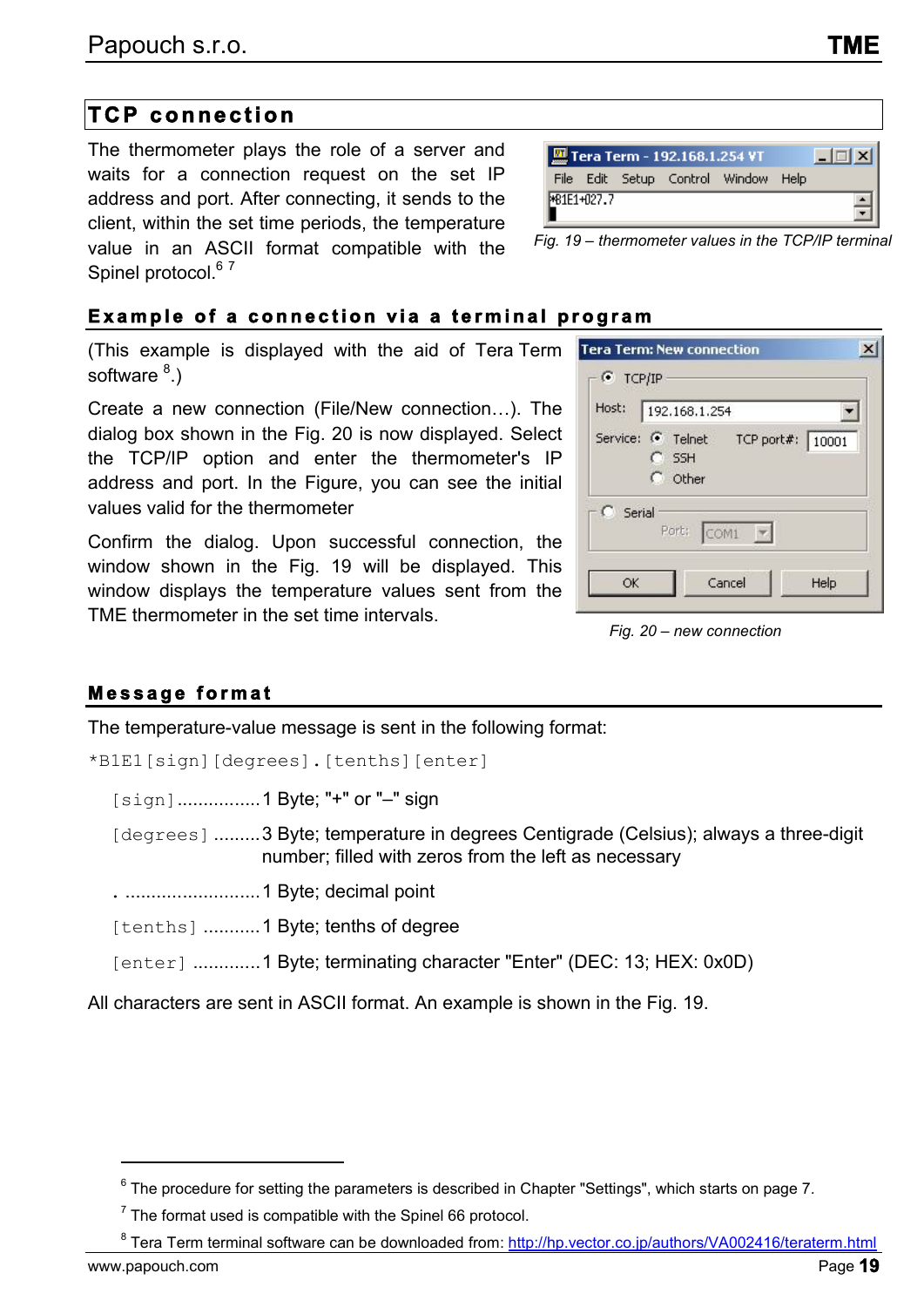# **S NM P**

# **G e n e r a l**

SNMP (Simple Network Management Protocol) is a standard protocol for management of various devices in an Ethernet network. It is built on UDP protocol and ensures quick delivery of control codes and responses between devices on which SNMP applications run.



*Fig. 21 – MIB tree*

SNMP ensures that requests are delivered to and responses from such applications. It works independently of specific features in lower- or higher-level application. This protocol is based on three entities: administrator (which generates commands and receives messages), agent (which responds to commands and creates messages), and proxy (which transfers network traffic).

The SNMP administrator sends requests to the agent's UDP port 161 and receives nonrequested messages (traps) from agents on UDP port 162.

TME is an SNMP agent. It receives commands from a UDP port 161. The administrator asks about data stored in the local MIB database (Management Information Base, one of the Internet standards), which consists of a hierarchic tree structure with the administered data. The module does not contain the standard complex database but only a sub-tree with data necessary for processing the TME thermometer data.

Descriptions of the MIB table tree and of SMI (Structure of Management Information) are attached in Papouch-SMI.mib and TMESNMP.mib text files. The programmer should include these two descriptions into the SNMP administrator structure (SNMP version 2.0).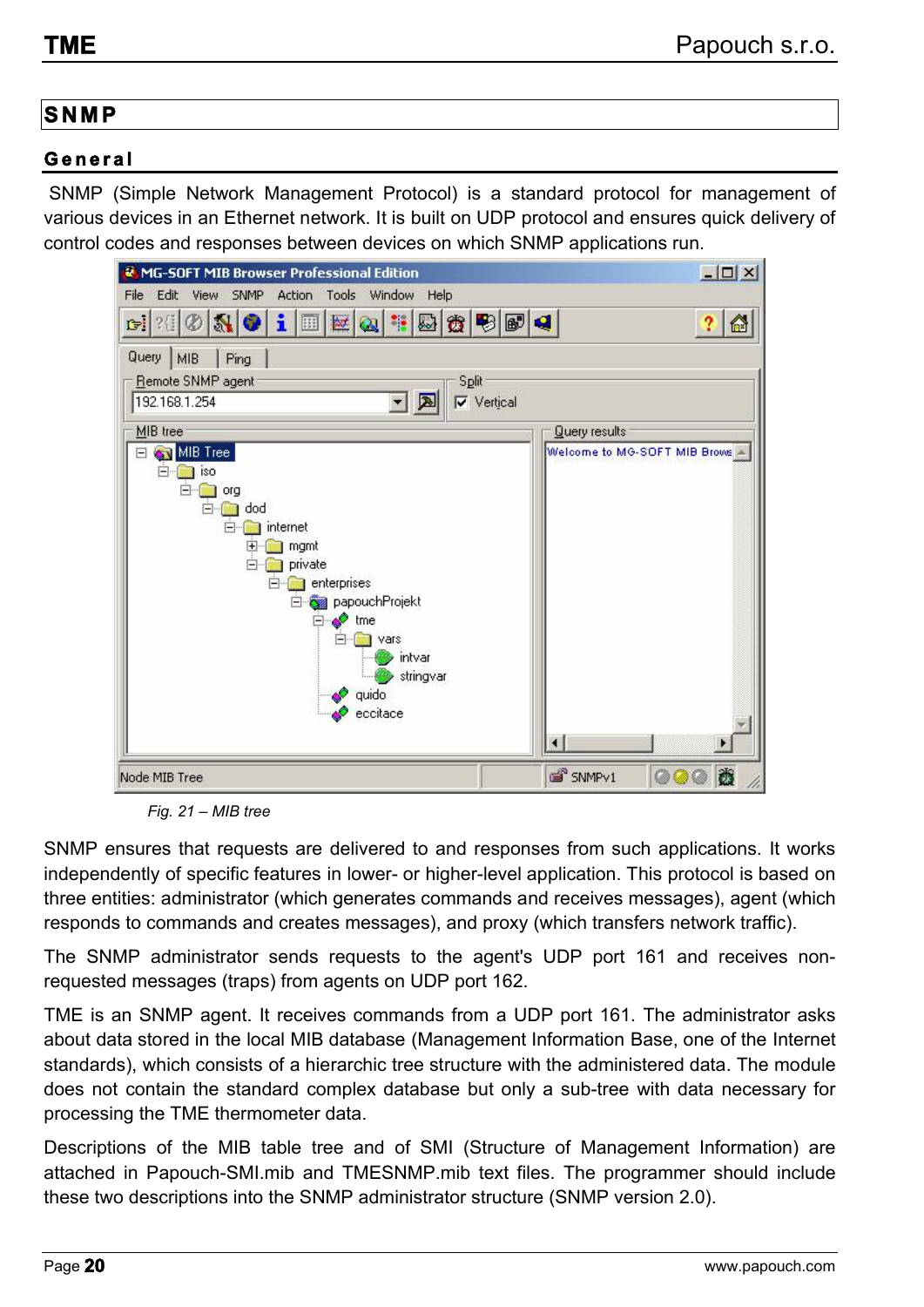Data in the MIB tree can be accessed through the name of the object, expressed as a series of positive integers separated with dots and describing the path to the object in the MIB tree structure.

<span id="page-20-0"></span>TME as an SNMP agent enables the sending of automatic traps to the administrator via UDP port 162.

# Using SNMP

Include in your SNMP manager the description of the MIB table from the Papouch-SMI.mib and TMESNMP.mib files <sup>9</sup>.

<span id="page-20-1"></span>Then you should set the "Rad community" option to "public".

# **MIB table**

Two types of "object" (intvar and stringvar) are inside of one object "identifier var".

#### **intvar**

Type...................................................32 Byte (integer)

Value .................................................Temperature value without a decimal point. The actual temperature is obtained when you divide this variable by 10.

|          | Info $1 - 1$ OID groups |        |       |                       |   |                         | - 18                    |    |
|----------|-------------------------|--------|-------|-----------------------|---|-------------------------|-------------------------|----|
| 郾        | 192.168.1.254           |        | 巫     | $\nabla$ Poll every 4 |   | seconds<br>$\mathbf{r}$ | Log                     |    |
| Name     |                         | Syntax | Value |                       |   |                         |                         |    |
| intvar.0 |                         | int32  | 276   |                       |   |                         |                         |    |
|          |                         |        |       |                       |   |                         |                         |    |
|          | 192.168.1.254           | SNMPv1 |       | 161                   | 5 |                         | Last successful poll at | ), |



# **stringvar**

Type...................................................string

Value .................................................The actual temperature value as a character string: +28.0

| Info $1 - 1$ OID groups           |               |                              |    |         | - 19                    |  |
|-----------------------------------|---------------|------------------------------|----|---------|-------------------------|--|
| 國<br>192.168.1.254                |               | $\nabla$ Poll every 4        |    | seconds | Log                     |  |
| Name                              | <b>Syntax</b> | Value                        |    |         |                         |  |
| stringvar.0                       | octets        | +28.0 [2B.32.38.2E.30 [hex]] |    |         |                         |  |
|                                   |               |                              |    |         |                         |  |
| 192.168.1.254<br><b>000</b><br> 4 | SNMPv1        | 161                          | 13 |         | Last successful poll at |  |

*Fig. 23 – stringvar*

<span id="page-20-2"></span><sup>&</sup>lt;sup>9</sup> You can download these files from www.papouch.com/en/.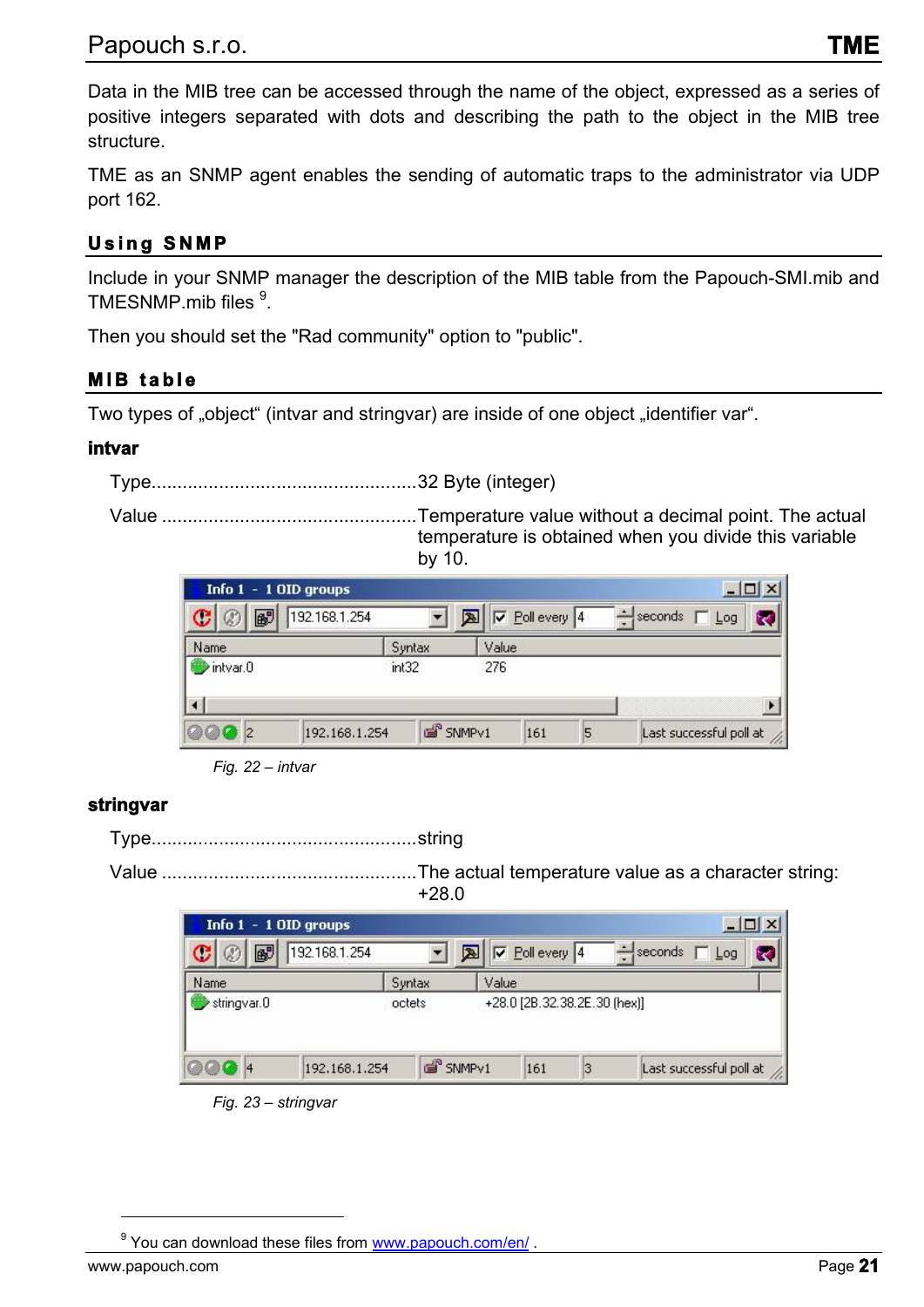# Automatic messaging - traps

TME supports the sending of traps. Two settings are necessary for this feature: allowing the sending, and the addressee's IP address (SNMP administrator or manager).

If trap sending is enabled, each trap contains both the intvar and the stringvar values.



*Fig. 24 – trap*

Traps are only sent if the temperature value goes outside of the preset limits. For successful delivery of traps, the IP address of a PC with an SNMP manager must be correctly set.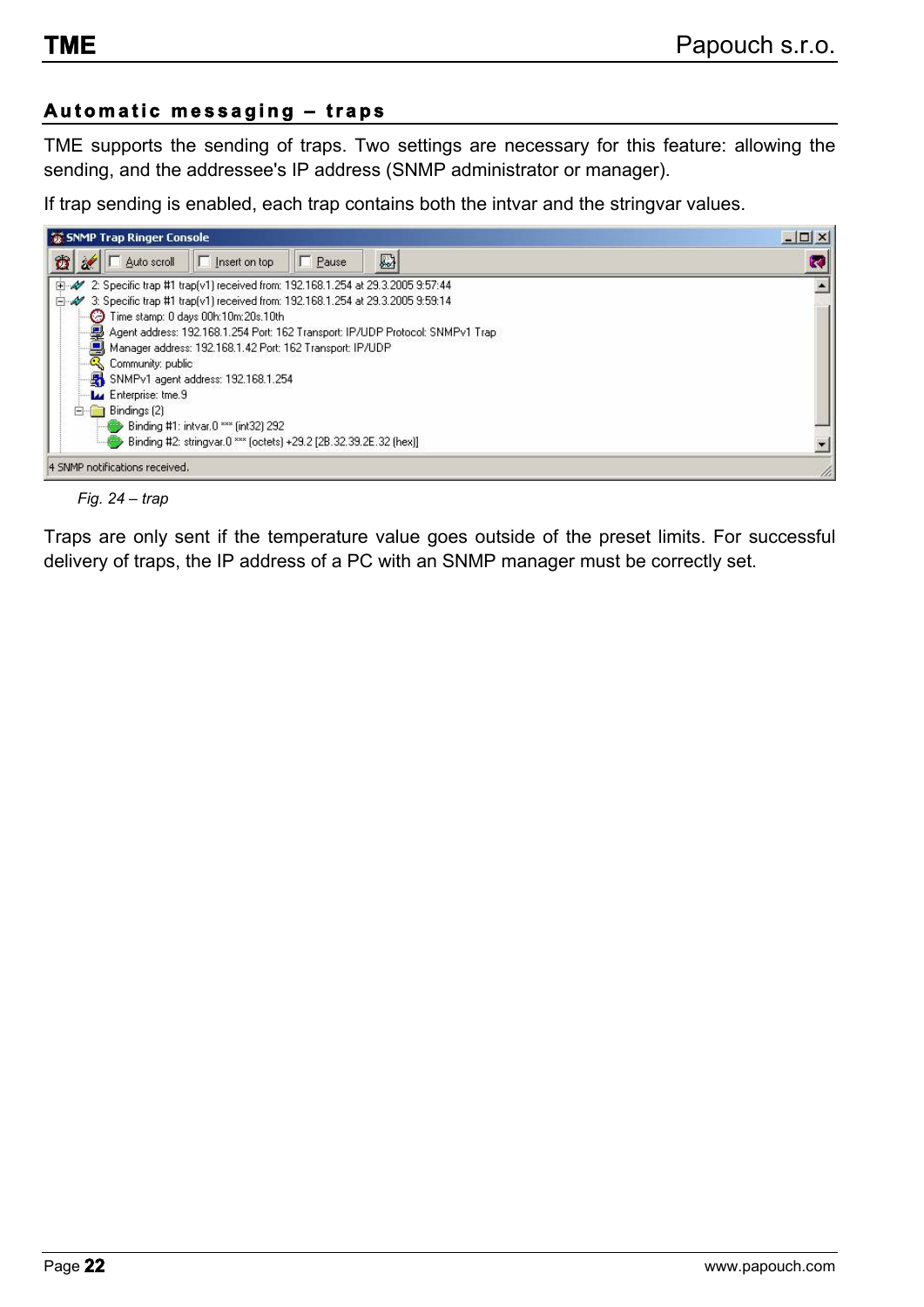<span id="page-22-0"></span>The TME thermometer can send e-mail alerts if the temperature value goes outside of the preset limits. These limits are the same as those for SNMP traps, and are set in Item "Enabled Email" and the following ones on page 15. (The delivery of e-mail alerts requires the IP addresses of the SNMP server and of the sender and addressee to be correctly set.)